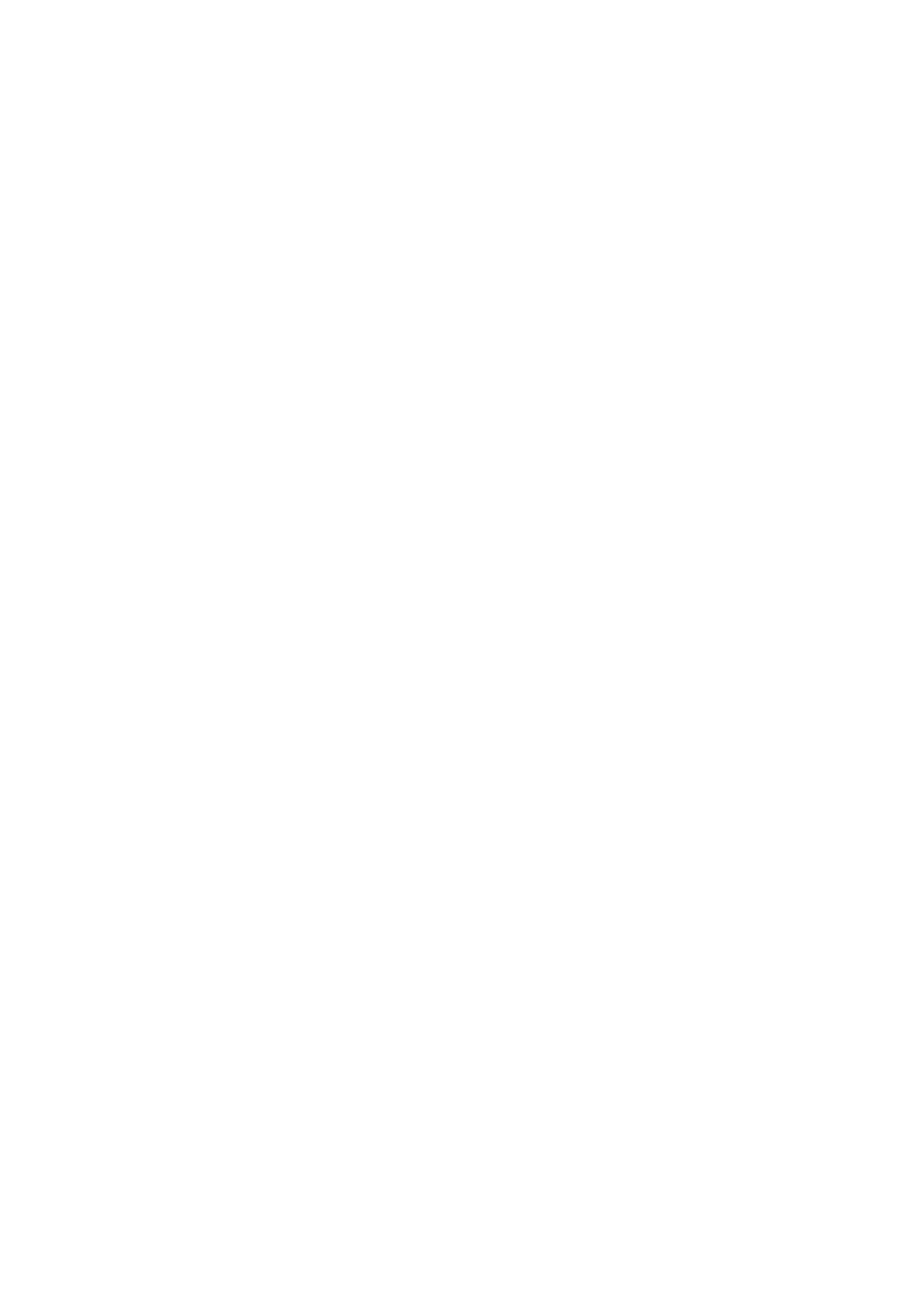# **Legal Affairs and Community Safety Committee**

| Mr Mark Furner MP, Member for Ferny Grove       |  |  |
|-------------------------------------------------|--|--|
| Mr Michael Crandon MP, Member for Coomera       |  |  |
| Mr Don Brown MP, Member for Capalaba            |  |  |
| Mr Jon Krause MP, Member for Beaudesert         |  |  |
| Ms Joan Pease MP, Member for Lytton             |  |  |
| Mrs Jann Stuckey MP, Member for Currumbin       |  |  |
|                                                 |  |  |
| Mr Stephen Finnimore, Research Director         |  |  |
| Mrs Kelli Longworth, Principal Research Officer |  |  |
| Ms Lynda Pretty, Principal Research Officer     |  |  |
| Mr Greg Thomson, Principal Research Officer     |  |  |
| Ms Lorraine Bowden, Committee Support Officer   |  |  |
|                                                 |  |  |
| Legal Affairs and Community Safety Committee    |  |  |
| <b>Parliament House</b><br>George Street        |  |  |
| Brisbane QLD 4000                               |  |  |
| +61 7 3553 6641                                 |  |  |
| +61 7 3553 6699                                 |  |  |
| lacsc@parliament.qld.gov.au                     |  |  |
| www.parliament.qld.gov.au/lacsc                 |  |  |
|                                                 |  |  |

#### **Acknowledgements**

The committee thanks the Attorney-General and Minister for Justice and Minister for Skills and Training, and the Minister for Police, Fire and Emergency Services and Minister for Corrective Services, and the chief executives and departmental officials who assisted in the inquiry process.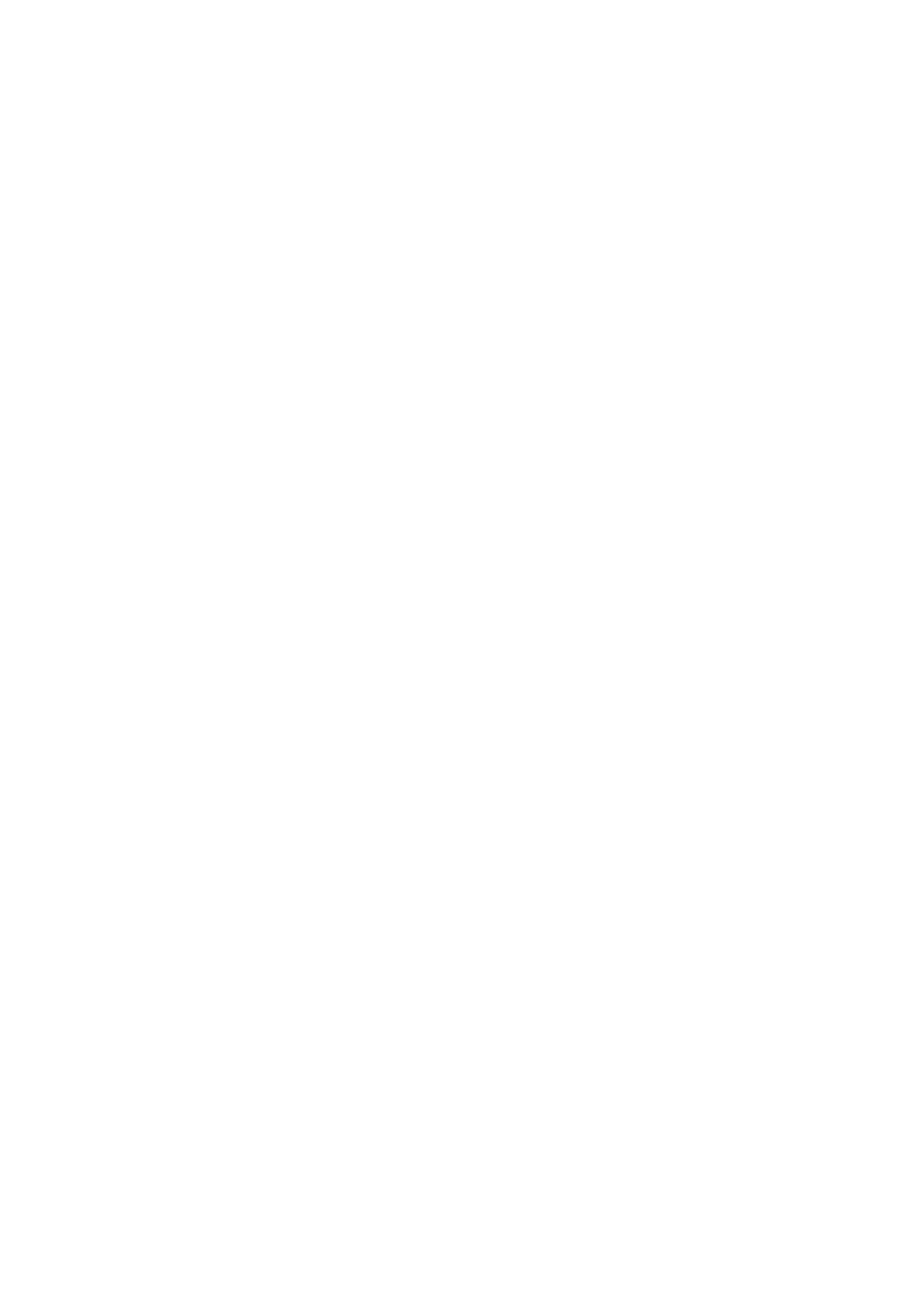# **Contents**

| 1.   |                                                                                                     |
|------|-----------------------------------------------------------------------------------------------------|
| 1.1  |                                                                                                     |
| 1.2  |                                                                                                     |
| 2.   | Attorney-General and Minister for Justice and Minister for Training and Skills 3                    |
| 2.1  |                                                                                                     |
| 2.2  |                                                                                                     |
| 2.3  |                                                                                                     |
| 2.4  |                                                                                                     |
| 2.5  |                                                                                                     |
| 2.6  |                                                                                                     |
| 2.7  |                                                                                                     |
| 2.8  |                                                                                                     |
| 2.9  |                                                                                                     |
| 2.10 | Issues raised at the public hearing - Attorney-General and Minister for Justice15                   |
| 3.   |                                                                                                     |
| 3.1  |                                                                                                     |
| 3.2  |                                                                                                     |
| 4.   | Minister for Police, Fire and Emergency Services and Minister for Corrective Services  19           |
| 4.1  |                                                                                                     |
| 4.2  |                                                                                                     |
| 4.3  |                                                                                                     |
| 4.4  |                                                                                                     |
| 4.5  | Issues raised at the public hearing - Minister for Police, Fire and Emergency Services and Minister |
|      |                                                                                                     |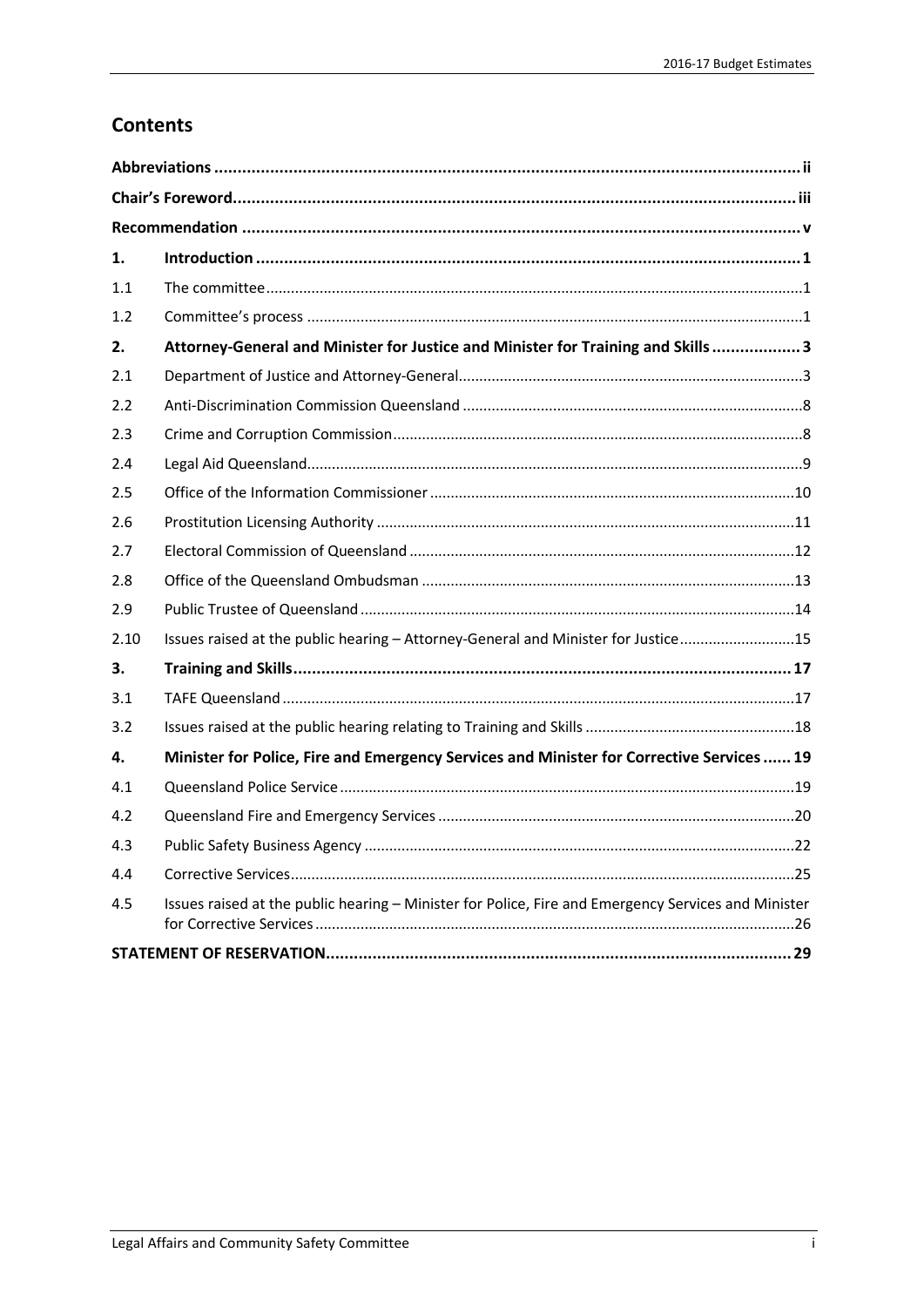# <span id="page-5-0"></span>**Abbreviations**

| <b>ADCQ</b> | <b>Anti-Discrimination Commission Queensland</b>     |
|-------------|------------------------------------------------------|
| <b>CCC</b>  | Crime and Corruption Commission                      |
| <b>DJAG</b> | Department of Justice and Attorney-General           |
| <b>ECQ</b>  | Electoral Commission of Queensland                   |
| <b>IGEM</b> | Office of the Inspector-General Emergency Management |
| <b>PLA</b>  | <b>Prostitution Licensing Authority</b>              |
| <b>PSBA</b> | <b>Public Safety Business Agency</b>                 |
| <b>QFES</b> | Queensland Fire and Emergency Services               |
| QPS         | <b>Queensland Police Service</b>                     |
| <b>SES</b>  | <b>State Emergency Service</b>                       |
| <b>VET</b>  | Vocational educational and training                  |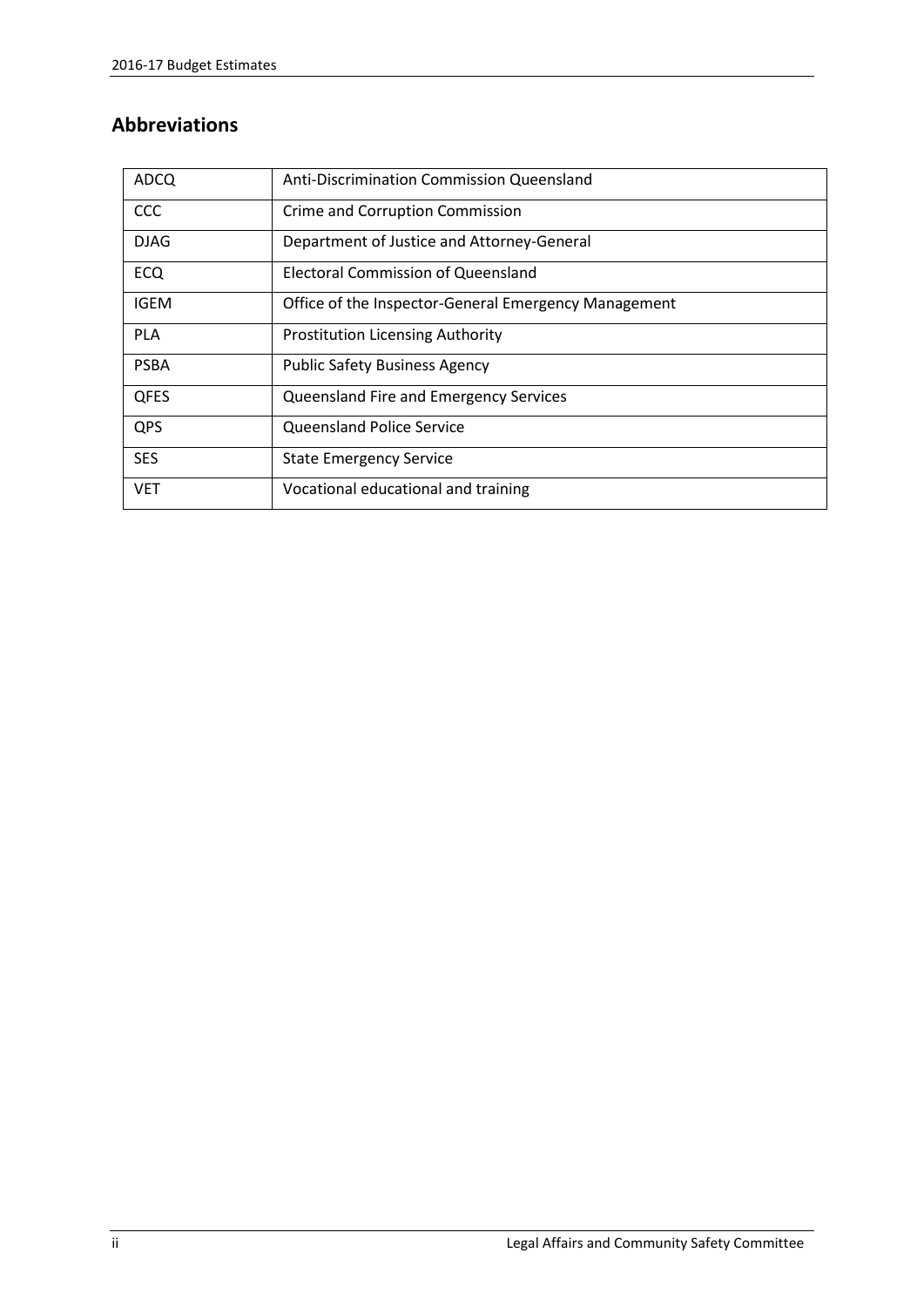# <span id="page-6-0"></span>**Chair's Foreword**

This report presents a summary of the committee's examination of the budget estimates for the 2016-2017 financial year.

Consideration of the budget estimates allows for the public examination of the responsible Ministers and the chief executive officers of agencies within the committee's portfolio areas. This was undertaken through the questions on notice and public hearing process.

The committee has recommended that the proposed expenditure, as detailed in the Appropriation Bill 2016 for the committee's areas of responsibility, be agreed to by the Legislative Assembly without amendment.

On behalf of the committee, I thank the Attorney-General and Minister for Justice and Minister for Training and Skills, and the Minister for Police, Fire and Emergency Services and Minister for Corrective Services, and their departmental officers for their co-operation in providing information to the committee throughout this process.

I would also like to thank the members of the committee for their hard work and valuable contribution to the estimates process, and other members whose participation in the hearing provided additional scrutiny of the estimates.

Finally, I thank the committee's secretariat and other Parliamentary Service staff for their assistance throughout the estimates process.

M Jumer

Mr Mark Furner MP **Chair** August 2016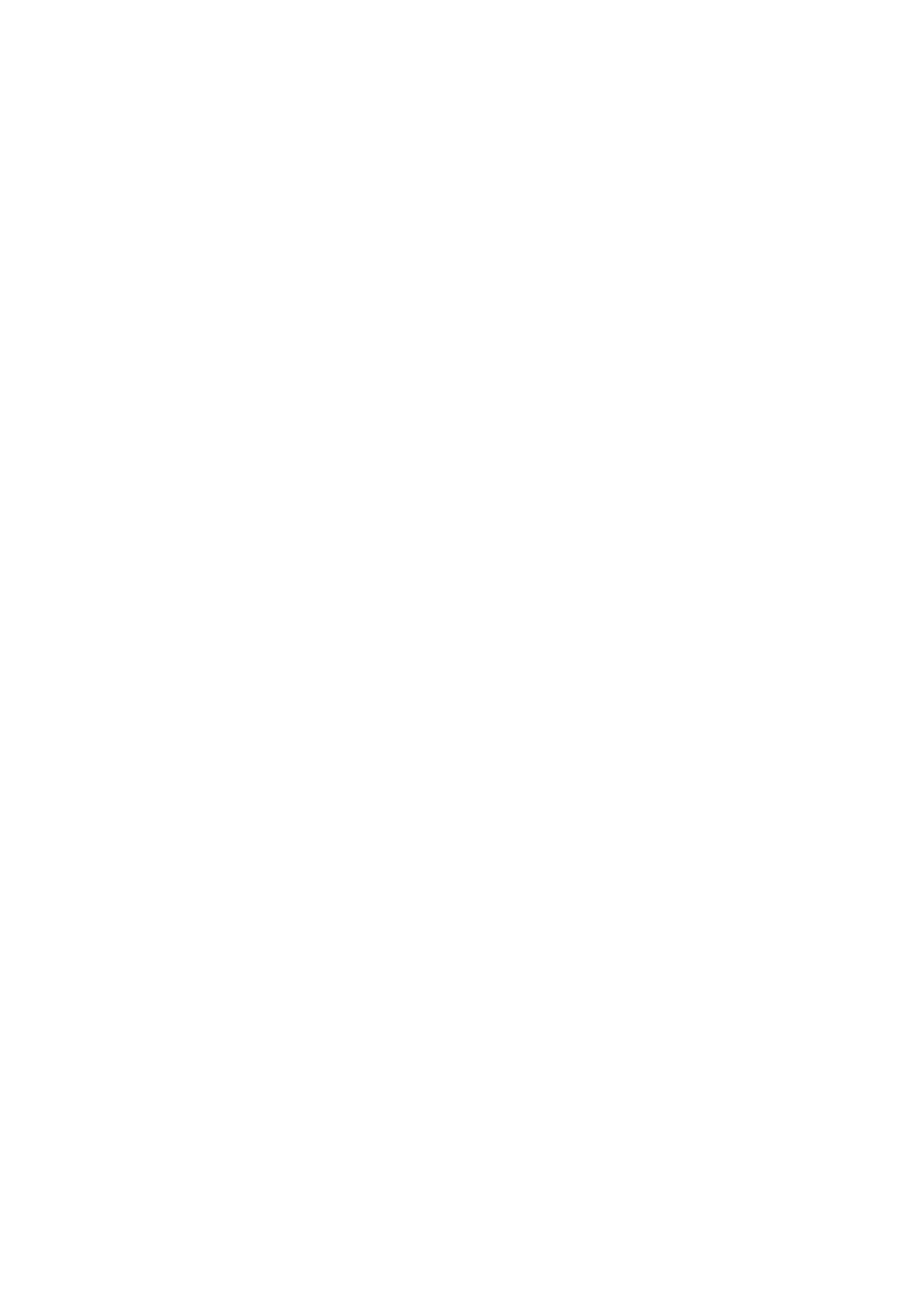# <span id="page-8-0"></span>**Recommendation**

Under Standing Order 187(1) the committee must state whether the proposed expenditures referred to it are agreed to.

#### **Recommendation 1**

The committee recommends that the proposed expenditure, as detailed in the Appropriation Bill 2016 for the committee's areas of responsibility, be agreed to by the Legislative Assembly without amendment.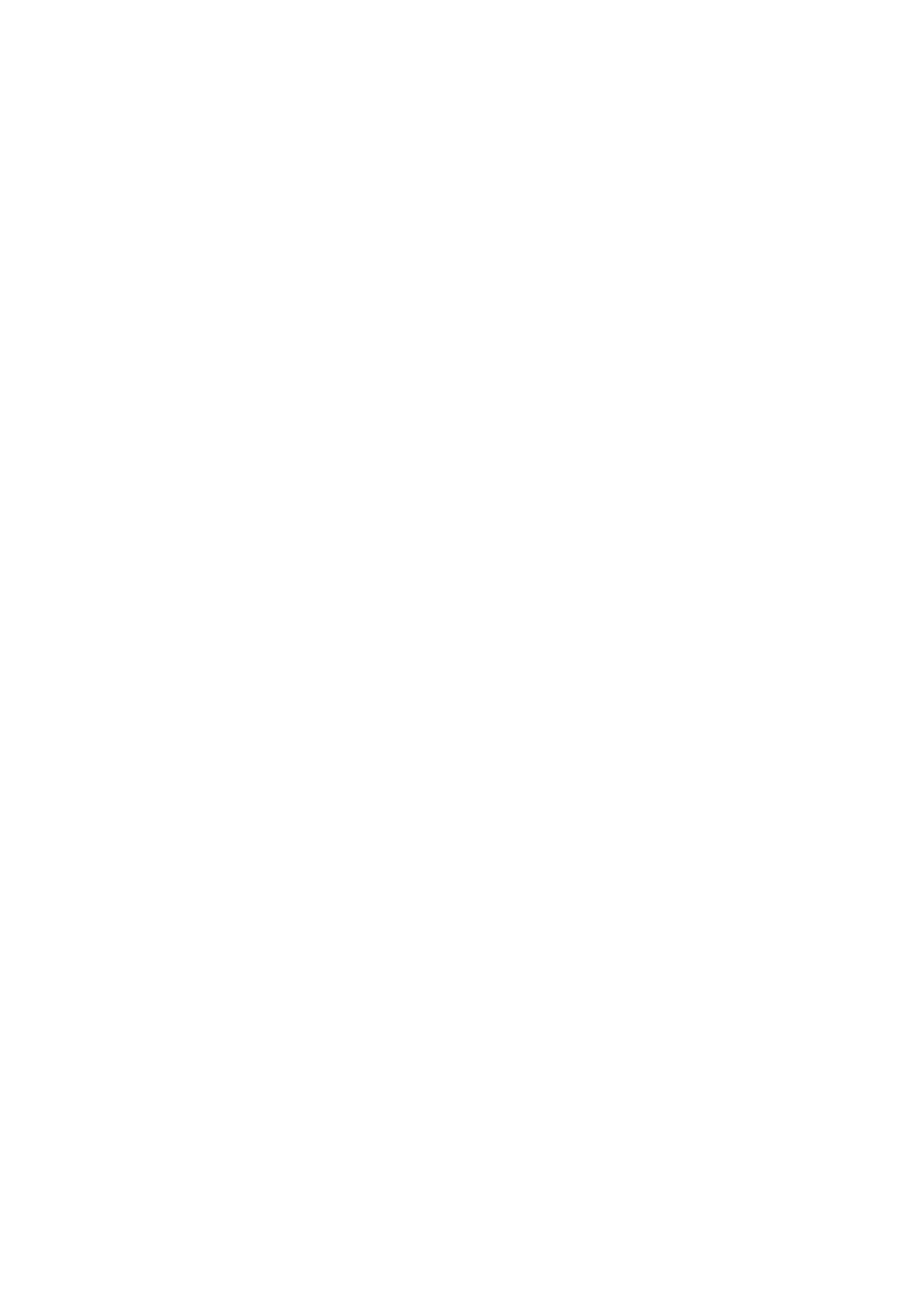# <span id="page-10-0"></span>**1. Introduction**

# <span id="page-10-1"></span>*1.1 The committee*

The Legal Affairs and Community Safety Committee is a portfolio committee of the Queensland Parliament with the following areas of responsibility:

- Justice and the Attorney-General
- Training and Skills
- Police, Fire and Emergency Services
- Corrective Services.

The committee also has oversight functions in relation to the Ombudsman, the Information Commissioner, the Criminal Organisation Public Interest Monitor and the Electoral Commissioner.<sup>[1](#page-10-3)</sup>

On 17 June 2016, the Appropriation Bill 2016 and the estimates for the committee's areas of responsibility were referred to the committee for investigation and report.<sup>[2](#page-10-4)</sup>

The committee held a public hearing on 21 July 2016 and took evidence about the proposed expenditure from the Attorney-General and Minister for Justice and Minister for Training and Skills, and the Minister for Police, Fire and Emergency Services and Minister for Corrective Services, as well as other witnesses. A copy of the hearing transcript can be accessed on the Parliament's website.

# <span id="page-10-2"></span>*1.2 Committee's process*

This report summarises the estimates referred to the committee and highlights some of the issues examined. The committee considered the estimates referred to it by using information contained in:

- budget papers
- answers to pre-hearing questions on notice
- evidence taken at the hearing
- additional information given in relation to answers.

Prior to the hearing, the committee provided questions on notice to the Attorney-General and Minister for Justice and Minister for Training and Skills, and the Minister for Police, Fire and Emergency Services and Minister for Corrective Services. Included in a volume of additional information tabled with this report are answers to the committee's questions on notice, documents tabled during the hearing, answers and additional information provided by Ministers after the hearing, and minutes of the committee's meetings.

The committee gave leave for the following other Members to participate in the hearing.

- Mr Jarrod Bleijie MP, Member for Kawana
- Mrs Deb Frecklington MP, Member for Nanango
- Mr Robert Katter MP, Member for Mount Isa
- Mr Tim Mander MP, Member for Everton
- Mrs Jo-Ann Miller MP, Member for Bundamba
- Mr Tim Nicholls MP, Member for Clayfield
- Mr Jeff Seeney MP, Member for Callide
- Mr Ian Walker MP, Member for Mansfield.

<span id="page-10-4"></span><span id="page-10-3"></span>

<sup>&</sup>lt;sup>1</sup> Standing Rules and Orders, Schedule 6.<br><sup>2</sup> Standing Order 177 provides for the automatic referral of the annual Appropriation Bills to portfolio committees once the Bills have been read a second time.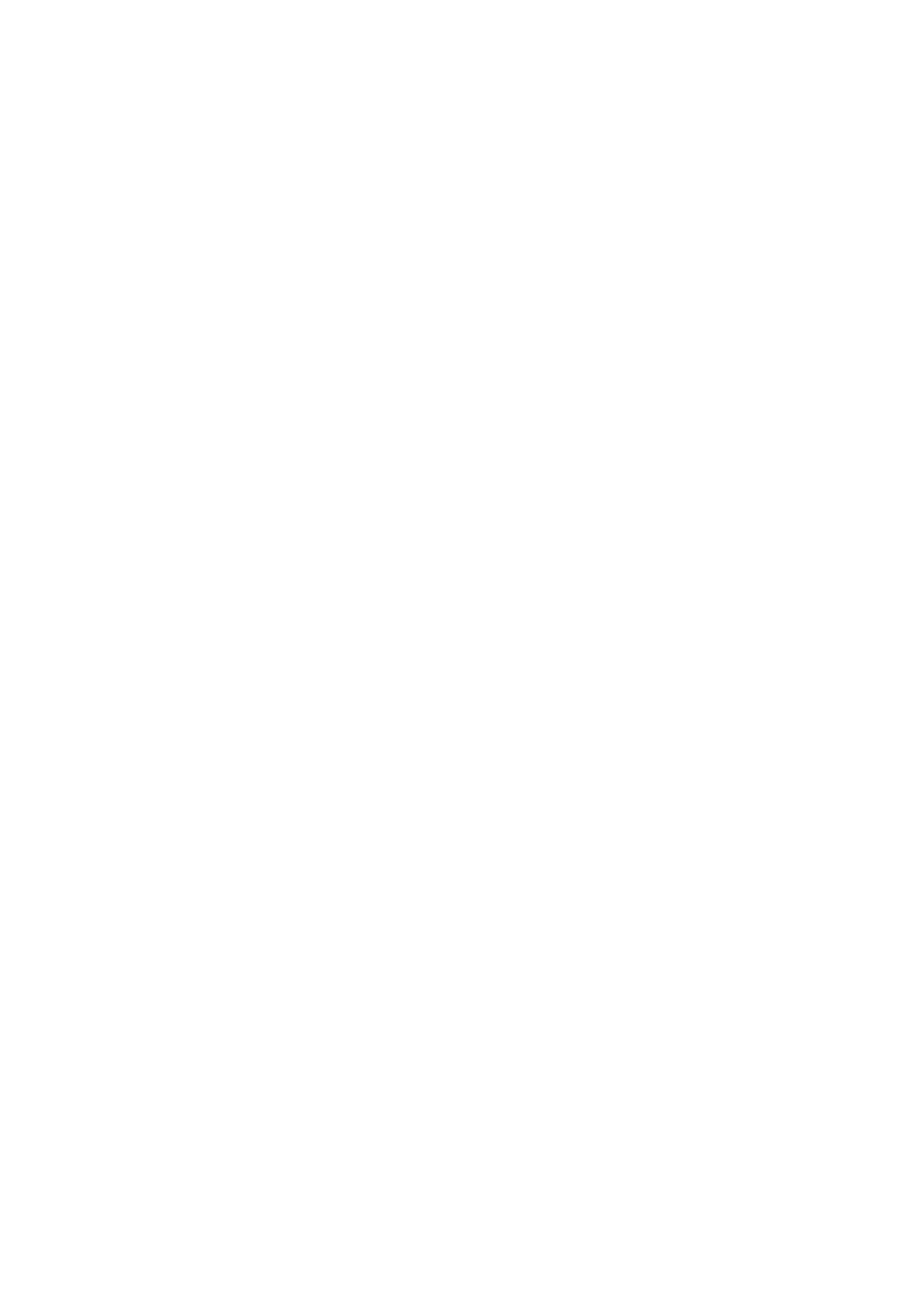# <span id="page-12-0"></span>**2. Attorney-General and Minister for Justice and Minister for Training and Skills**

## <span id="page-12-1"></span>*2.1 Department of Justice and Attorney-General*

The Honorable Yvette D'ath MP, the Attorney-General and Minister for Justice and Minister for Training and Skills (Attorney-General), has primary responsibility for the Department of Justice and Attorney-General (DJAG). DJAG has five service areas:

- Justice Services
- Legal and Prosecutions
- Youth Justice
- Liquor, Gaming and Fair Trading
- Corrective Services. $3$

In addition, the Attorney-General is responsible for eight statutory authorities:

- Anti-Discrimination Commission Queensland
- Crime and Corruption Commission
- Legal Aid Queensland
- Office of the Information Commissioner
- Prostitution Licensing Authority
- Electoral Commission of Queensland
- Office of the Queensland Ombudsman
- The Public Trustee of Queensland.

The following table compares the appropriations for DJAG for 2015-16 and 2016-17.

| <b>Appropriations</b>     | <b>Budget 2015-16</b><br>\$'000 | <b>Budget 2016-17</b><br>\$'000 |
|---------------------------|---------------------------------|---------------------------------|
| <b>Controlled Items</b>   |                                 |                                 |
| departmental services     | 1,291,889                       | 1,380,136                       |
| equity adjustment         | (114, 575)                      | (93, 894)                       |
| <b>Administered Items</b> | 312,542                         | 363,352                         |
| Vote                      | 1,489,856                       | 1,649,594                       |

*Source*: Appropriation Bill 2016, Schedule 2, page 9.

Budgeted capital expenditure for DJAG for 2016-17 is \$121.3 million.<sup>[4](#page-12-3)</sup> The major capital measures for 2016-17 include providing: [5](#page-12-4)

- \$40.9 million of \$126.9 million budget to complete the recommissioning of Borallon Training and Correctional Centre, incorporating the remediation of hanging points from all secure cells without air-conditioning
- \$21 million of the \$76.6 million perimeter security upgrade program to upgrade the perimeter security at various correctional centres over seven years, due for completion in 2019-20

<u>.</u>

<span id="page-12-2"></span><sup>&</sup>lt;sup>3</sup> The Minister responsible for corrective services is the Honourable Bill Byrne MP, Minister for Police, Fire and Emergency Services and Minister for Corrective Services.

<span id="page-12-3"></span><sup>4</sup> State Budget 2016-17, Service Delivery Statements - Department of Justice and Attorney-General, p 28.

<span id="page-12-4"></span><sup>5</sup> State Budget 2016-17, Service Delivery Statements - Department of Justice and Attorney-General, p 4.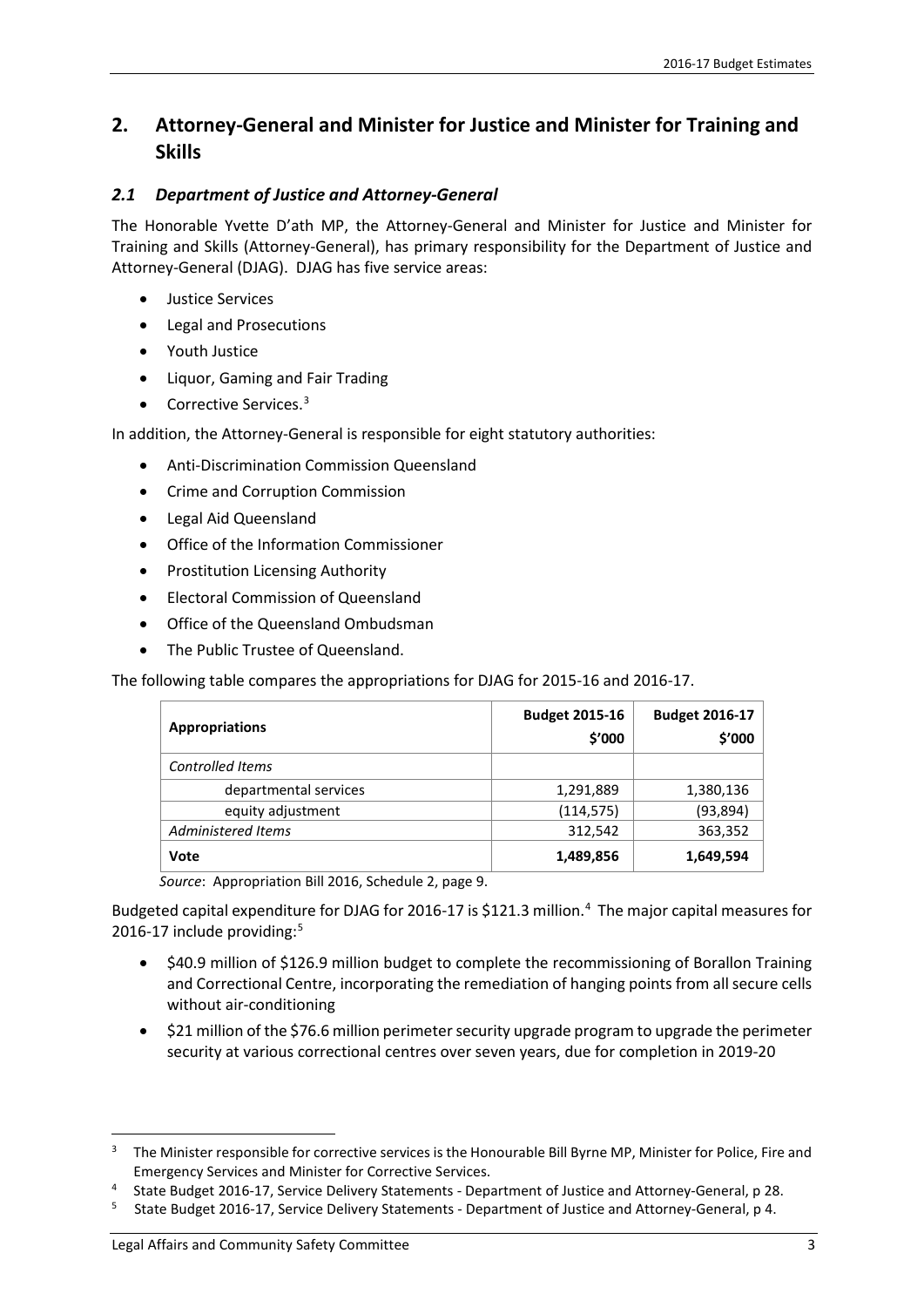- \$7.8 million in correctional centre enhancements including Woodford Correctional Centre, Brisbane Women's Correctional Centre, Lotus Glen Correctional Centre and Southern Queensland Correctional Centre
- \$13.2 million of the \$18.7 million project to upgrade the security management system and other accommodation at the Brisbane Youth Detention Centre, due for completion in 2017-18
- \$17.8 million for the ongoing programmed renewal, maintenance and minor works of courthouses and youth justice facilities, including \$2 million to upgrade Kingaroy courthouse and \$2 million to upgrade Rockhampton courthouse.

The department's key priorities and initiatives are:

- delivering effective laws and other responses that strategically target criminal behaviour, including responding to the recommendations arising from the reports of the Queensland Organised Crime Commission of Inquiry and the Taskforce on Organised Crime Legislation, and the Review of the *Criminal Organisation Act 2009*
- implementing key initiatives under the Tackling Alcohol-Fuelled Violence policy
- continuing to contribute to the child safety reform agenda initiated by the Queensland Child Protection Commission of Inquiry report
- continuing to implement justice system initiatives in response to the Domestic and Family Violence Taskforce *Not Now, Not Ever* report
- developing and implementing a comprehensive youth justice policy to support an effective youth justice system which reflects contemporary best practice in the management of juvenile offenders and their families, with a focus on prevention and rehabilitation
- continuing to manage prisoners in custody and those offenders in the community safely, and ensuring Queensland's record of preventing escapes from secure prisons is maintained
- addressing recidivism by providing offenders with the opportunity to reduce reoffending through education and work programs
- developing an integrated whole of criminal justice strategy that identifies innovation in service delivery and a model to better manage demand across the justice system.<sup>[6](#page-13-0)</sup>

2016-17 budget highlights for DJAG are:

#### *Justice Services*

- providing funding of \$157.5 million over four years with funding of \$40.6 million per annum ongoing to provide sustainable, long term funding for legal assistance, legal profession regulation and law library services, providing triennial funding certainty to legal entities. Interest revenue of \$27.5 million from the Legal Practitioners Interest on Trust Account Fund will be transferred to the consolidated fund to partially offset the increased expenditure.
- providing funding of \$32.4 million over four years to boost Legal Aid Queensland funding to a level that is equal to the national average per capita over time and funding of \$13 million per annum ongoing to sustain expected increases in demand and provide access to justice for financially disadvantaged Queenslanders
- providing funding of \$54.6 million over four years (including \$5.6 million capital) across the department to support domestic and family violence initiatives. This forms part of the Government's overall package of \$198.2 million over five years (\$192.9 million new funding and \$5.3 million in reprioritised funding) since the 2015-16 Budget to continue to respond to the *Not Now, Not Ever* report into domestic and family violence in Queensland. Funding within the Justice Services service area will be used to:
	- support delivery of specialist domestic and family violence courts

<span id="page-13-0"></span><sup>6</sup> State Budget 2016-17, Service Delivery Statements – Department of Justice and Attorney-General, p 4.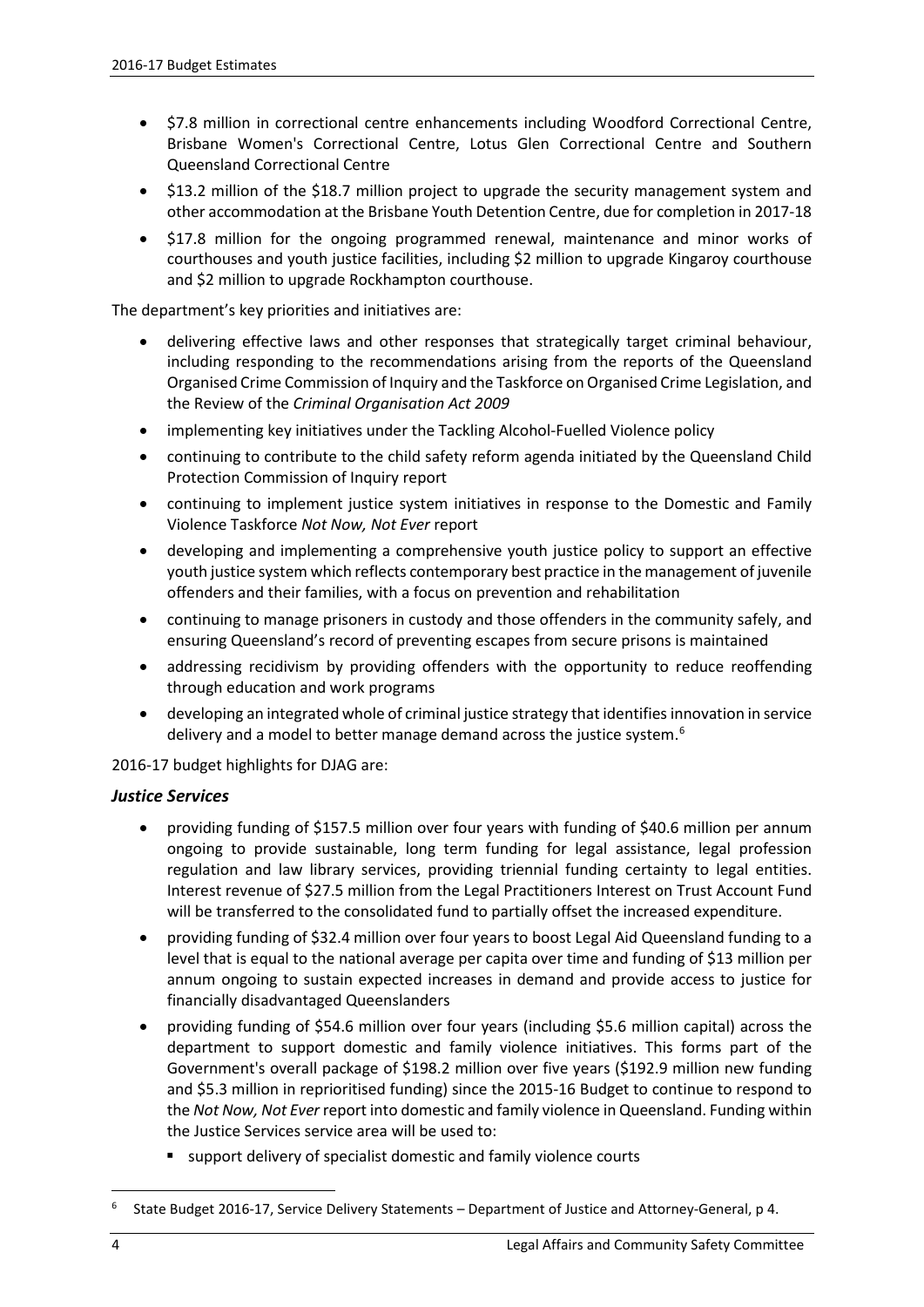- enhance the capability of community justice groups located within 18 discrete Aboriginal and Torres Strait Islander communities in Queensland to develop culturally appropriate domestic and family violence responses for Aboriginal and Torres Strait Islander people
- **support the Women's Legal Services Helpline for victims of domestic violence and establish** a Queensland Sexual Assault Counselling Privilege legal assistance service
- **EX EXECT 2** establish an implementation team to drive the delivery of justice related recommendations
- **EX ensure Queensland Magistrates receive ongoing, contemporary professional development** on domestic and family violence issues, including impacts on adult victims and children
- **Example 1** support participation in High Risk Teams to provide an integrated response across Government and the community to domestic and family violence
- providing an additional \$20 million over two years to meet increased demand for services across the Justice Services and Legal and Prosecutions service areas. Funding across the Justice Services service area will be used to respond to increased land, criminal and domestic and family violence matters in Queensland Courts
- providing ongoing funding to permanently establish Queensland Civil and Administrative Tribunal Justice of the Peace services following a successful trial aimed at reducing the time taken to finalise minor civil disputes
- providing funding of \$800,000 over four years to the Office of the Public Guardian to participate in a whole-of-government education strategy to encourage long term financial planning and proactive independent planning in relation to future decision making, including improved update of enduring powers of attorney, advanced health care directives and will making
- continuing the reinstatement and roll out of specialist courts and court diversion programs including the Murri Court, Special Circumstances Court Diversion Program (as Queensland Integrated Court Referrals) and the Drug Court to provide people coming into contact with the criminal justice system the opportunity to address issues associated with their offending. Referrals are made to service providers that provide programs designed to address the underlying causes of offending behaviour and to promote the delivery of culturally appropriate court responses
- completing an independent evaluation of the specialist Domestic and Family Violence Court trial in Southport to inform future work in developing a state-wide and place-based specialist approach to domestic and family violence matters. The purpose of the trial is to provide a coordinated, consistent and timely response to domestic and family violence matters, enhance safety for victims of domestic violence, make perpetrators accountable for their violence and build stronger collaboration across the service system that supports the court.<sup>[7](#page-14-0)</sup>

## *Legal and Prosecutions*

- providing an additional \$20 million over two years to meet increased demand for services across the Justice Services and Legal and Prosecutions service areas. Funding across the Legal and Prosecutions service area will be used to respond to increased dangerous sexual offender matters and other justice system initiatives
- providing funding of \$12.1 million over four years to the ODPP to address workload pressures and backlogs in indictment presentation and to boost the response to serious organised crime
- providing funding of \$5.3 million over three years in addition to the \$3.1 million allocated to establish an independent Crime Statistical Body, bringing the total funding to \$8.4 million over three years to collect data and monitor organised crime
- providing funding of \$54.6 million over four years (including \$5.6 million capital) across the department to support domestic and family violence initiatives. This forms part of the

<span id="page-14-0"></span><sup>7</sup> State Budget 2016-17, Service Delivery Statements - Department of Justice and Attorney General, p 5.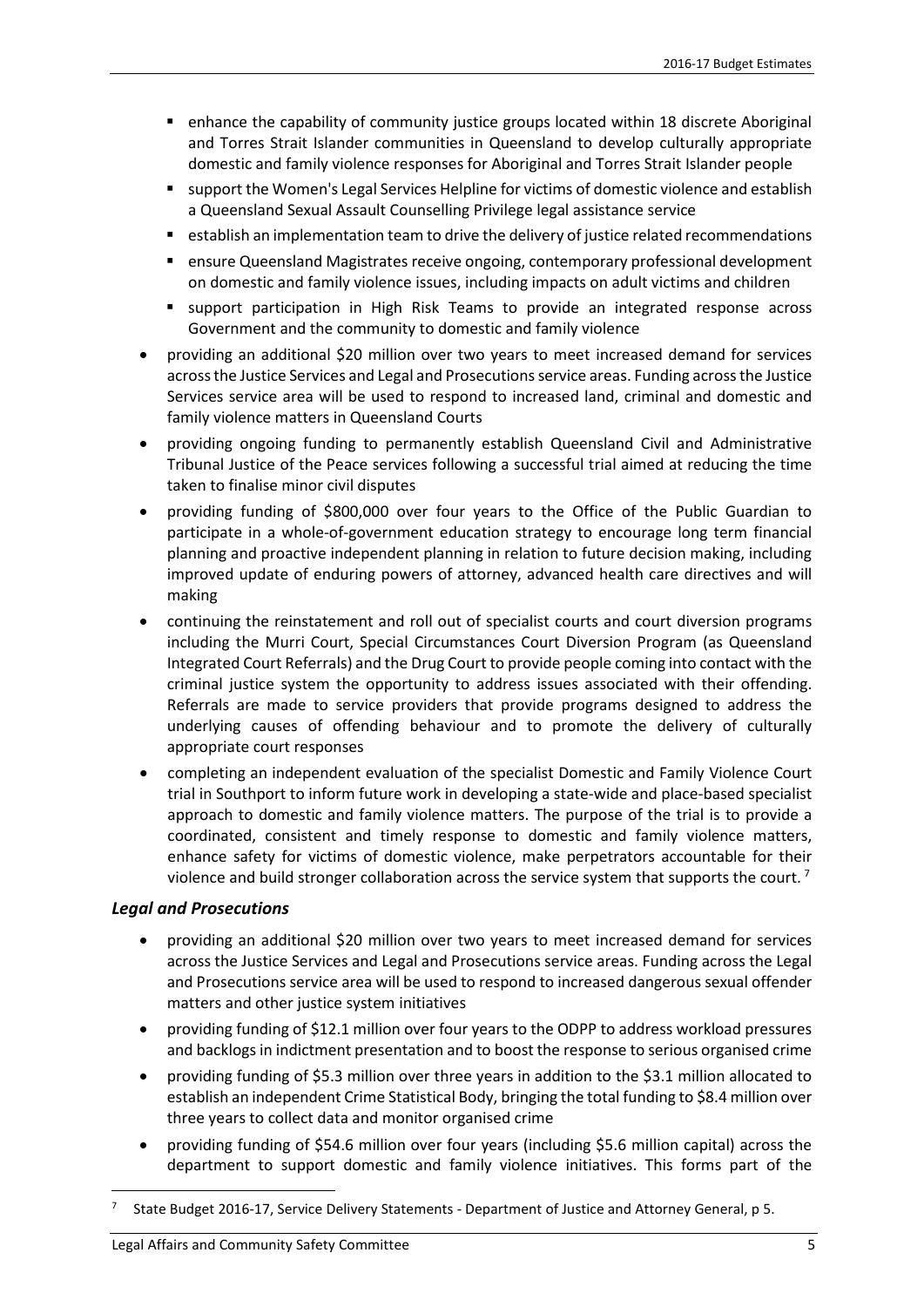Government's overall package of \$198.2 million over five years (\$192.9 million new funding and \$5.3 million in reprioritised funding) to respond to the *Not Now, Not Ever* report since the 2015-16 Budget. Funding within the Legal and Prosecutions service area will be used to maintain a core implementation team to deliver domestic and family violence related policy and legislative reforms relevant to the justice portfolio

- establishing the operations of the Office of the Director Child Protection Litigation
- implementing actions arising out of the Queensland Organised Crime Commission of Inquiry, the Taskforce on Organised Crime Legislation and the review of the *Criminal Organisation Act 2009*
- amending the Criminal Code to remove the ability for a person charged with murder to rely on the partial defence of provocation based on a homosexual advance and progressing amendments to provide for an equal age of consent
- implementing the Queensland Law Reform Commission recommendations about expunging historical gay sex convictions
- responding to justice issues arising from the interim report of the Royal Commission into institutional responses to child sexual abuse including Working with Children Checks
- developing a response to the parliamentary committee review of a possible Human Rights Act for Queensland
- developing Bills to implement other Government legislative priorities in the areas of civil law, criminal law and justice services
- progressing the statutory reviews of the *Right to Information Act 2009*, *Information Privacy Act 2009* and *Queensland Civil and Administrative Tribunal Act 2009*
- responding to justice issues regarding the National Injury Insurance Scheme
- developing the response to the upcoming report of the Parliamentary Crime and Corruption Committee's review of the Crime and Corruption Commission
- reviewing on an ongoing basis the court related child protection reforms
- implementing the outcomes of the review of the *Victims of Crime Assistance Act 2009*. [8](#page-15-0)

#### *Youth Justice*

- providing an additional \$5 million over two years to expand and enhance the Transition to Success (T2S) program. T2S is a partnership across government agencies, registered training organisations, non-government agencies and local business which provides alternative education and vocational training to young people aged 14-18 in the youth justice system. The program has demonstrated successful education, training and employment outcomes and early indications of a reduction in offending behaviour
- providing funding of \$54.6 million over four years (including \$5.6 million capital) across the department to support domestic and family violence initiatives. This forms part of the Government's overall package of \$198.2 million over five years (\$192.9 million new funding and \$5.3 million in reprioritised funding) to respond to the *Not Now, Not Ever* report since the 2015-16 Budget. Funding within the Youth Justice service area will be used to support participation in High Risk Teams to provide an integrated response across government and the community to domestic and family violence
- <span id="page-15-0"></span>• implementing amendments to the *Youth Justice Act 1992* resulting from both the 2015 and 2016 Youth Justice and Other Legislative Amendment Bills, reinstating court referred youth justice conferencing and repealed amendments made in 2014 to the *Youth Justice Act 1992*  so that: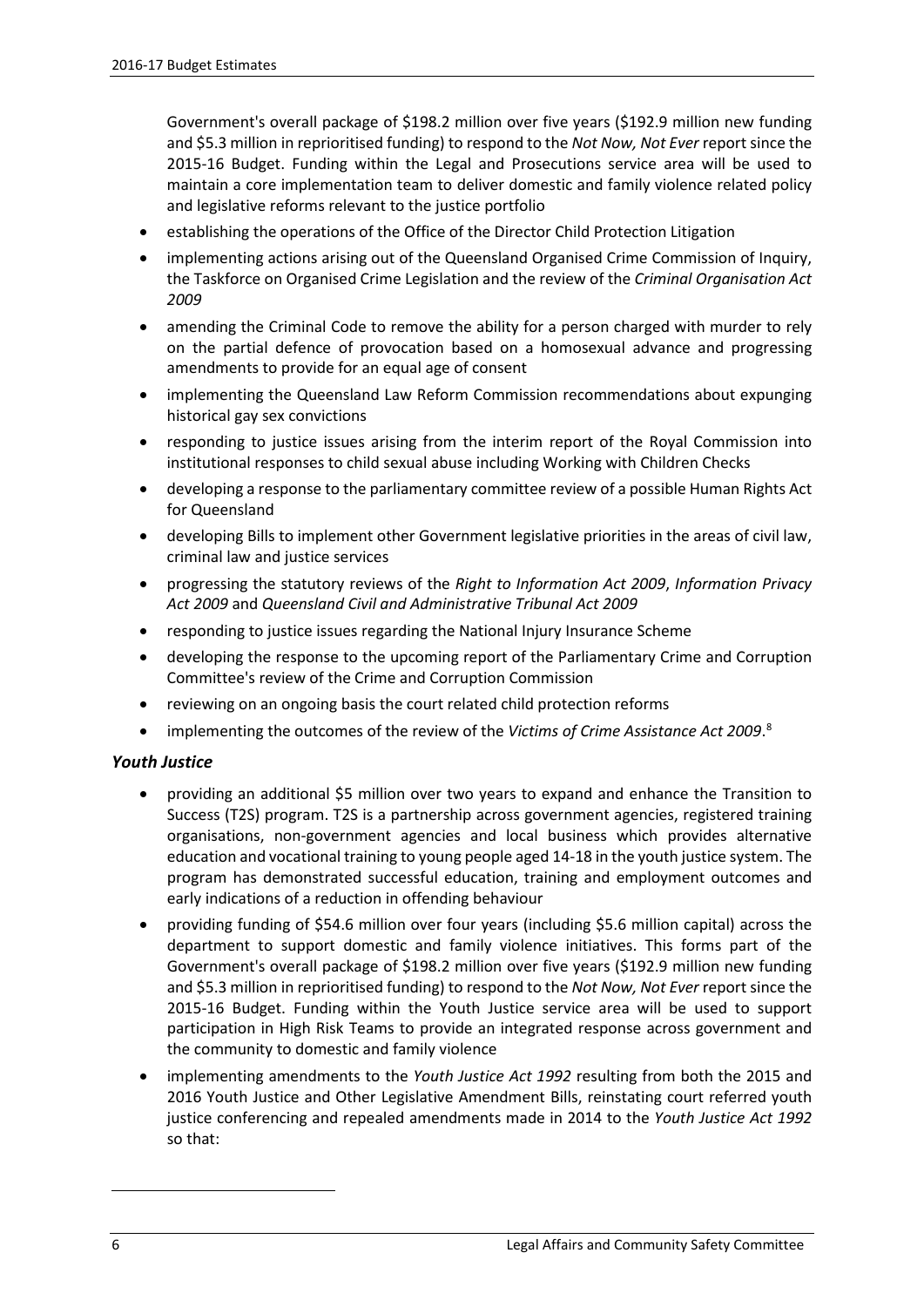- repeat offenders' identifying information cannot be published, other than in exceptional circumstances and at the court's discretion
- **•** breach of bail is no longer an offence
- all children's law matters are held in a closed court
- childhood findings of guilt for which no conviction was recorded are inadmissible in relation to adult offences
- the principle of detention as a last resort is reinstated
- 17-year-olds who have six months or more left to serve in detention are not automatically transferred from detention to an adult corrective service facility
- undertaking public consultation on a comprehensive juvenile justice policy which will guide collaborative efforts across government, aimed at reducing children's and young people's offending and involvement with the youth justice system, with a final Youth Justice Policy and implementation plan expected to be released by the end of 2016
- developing an evidence based system, supported by the Youth Justice Policy, that will provide for better youth justice practice and programs. This will use Australian and international research as well as evaluation of current Queensland practice and programs to better target responses and improve programs designed to reduce youth offending.
- continuing to upgrade the security management system at the Brisbane Youth Detention Centre. [9](#page-16-0)

# *Liquor, Gaming and Fair Trading*

- providing \$1 million over two years for the 2016-17 Queensland Housing Gambling Survey to provide information about gambling activities and gambling related issues. This information is necessary to assess any changes to gambling policy and legislation aimed at minimising gambling-related harm
- participating in the national review of the Australian Consumer Law, aimed at identifying opportunities for improvement in Australia's national consumer protection legislation
- implementing the key legislative components of the Government's Tackling Alcohol-Fuelled Violence policy including:
	- new statewide liquor service hours of 2am, or 3am with a 1am lock out, in approved safe night precincts
	- **•** banning rapid intoxication drinks post-midnight
	- prohibiting new approvals to extend late night takeaway hours post-10pm.
- continuing increased inspections in safe night precincts by liquor licensing officers, particularly on Friday and Saturday nights
- continuing to support safe night precinct local boards to implement place based management solutions to minimise alcohol and drug related harm
- progressing the not-for-profit legislation review to identify ways to make legislation governing the sector contemporary and responsive, as well as reducing regulatory burden
- enhancing service delivery for Gambling Community Benefit Fund grant applicants through the introduction of a new online application and management system
- assessing potential improvements to body corporate governance arrangements under the *Body Corporate and Community Management Act 1997*, including in relation to the termination of community titles schemes, that are identified by the Commercial and Property Law Research Centre of the Queensland University of Technology (QUT) as part of its review of Queensland property laws for the Queensland Government

<span id="page-16-0"></span><sup>9</sup> State Budget 2016-17, Service Delivery Statements - Department of Justice and Attorney-General, p 14.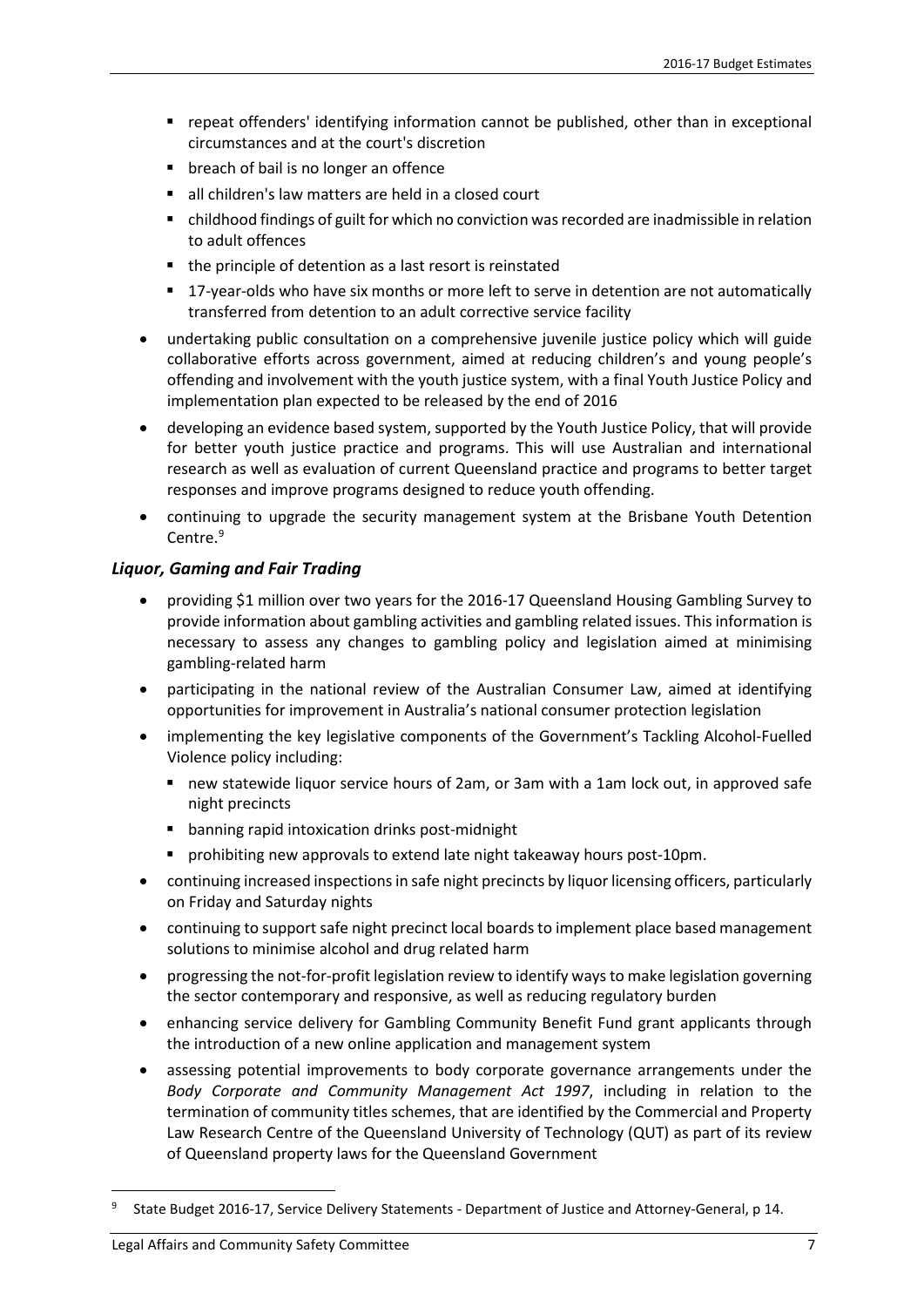• continuing analysis and assessment of QUT's findings and recommendations about body corporate lot entitlements arising from its review of Queensland property laws for the Queensland Government.<sup>[10](#page-17-2)</sup>

## <span id="page-17-0"></span>*2.2 Anti-Discrimination Commission Queensland*

The Anti-Discrimination Commission Queensland (ADCQ) is an independent statutory body established by the *Anti-Discrimination Act 1991*. It contributes to the Government's objectives by managing complaints received under that act*,* delivering training to business, government and the community, assisting communities to develop the capacity to protect human rights, and promoting public discussion on human rights.<sup>[11](#page-17-3)</sup>

The budget comparison for 2015-16 and 2016-17 for the ADCQ is shown below.<sup>[12](#page-17-4)</sup>

| Agency                                              | 2015-16<br>\$'000 | 2016-17<br>\$'000 |
|-----------------------------------------------------|-------------------|-------------------|
| <b>Anti-Discrimination Commission</b><br>Queensland | 5.424             | 5,478             |

*Source*: State Budget 2016-17, Service Delivery Statements - Department of Justice and Attorney-General page 49.

The strategic direction of the ADCQ focuses on '*its vision of a fair and inclusive Queensland where the benefits of social cohesion and diversity flourish*'.[13](#page-17-5) During 2016-17, the ADCQ will focus on:

- community assistance establishing a Sunshine Coast interfaith group and trialling the use of social cohesion impact measurement tools to gauge changes in community connectedness; continue to work with State agencies and local councils to address issues around unfair treatment of seasonal farmworkers identified through the Lockyer Valley project
- human rights promotion expanding Human Rights month to private and community organisations, in partnership with Mental Illness Fellowship Queensland, with a focus on mental health issues in the workplace; 25<sup>th</sup> Anniversary of the Act partnership with State Library of Queensland to publish a timeline of key decisions and impacts of the Act including the recording of individual stories and systemic changes resulting from complaints under the Act
- relationship building partner with Multicultural Affairs Queensland to improve social cohesion and implement actions stemming from the new Multicultural Recognition Act and the Multicultural Queensland Charter; partner with Mental Illness Fellowship Queensland to improve management of mental health issues in the workplace
- evaluation develop strategic partnerships with government and non-government agencies to measure the effectiveness of its strategies in building social cohesion.<sup>[14](#page-17-6)</sup>

## <span id="page-17-1"></span>*2.3 Crime and Corruption Commission*

The Crime and Corruption Commission (CCC) is an independent agency established under the *Crime and Corruption Act 2001* with the key objective of reducing the incidence of major crime and corruption.

<u>.</u>

<span id="page-17-2"></span><sup>10</sup> State Budget 2016-17, Service Delivery Statements - Department of Justice and Attorney-General, p 16.

<span id="page-17-3"></span><sup>11</sup> State Budget 2016-17, Service Delivery Statements - Department of Justice and Attorney-General, p 43.

<span id="page-17-4"></span><sup>&</sup>lt;sup>12</sup> The table indicates the agency budget. It may not represent the actual appropriation. The figure for 2015-2016 is an adjusted budget figure.

<span id="page-17-5"></span><sup>13</sup> State Budget 2016-17, Service Delivery Statements – Department of Justice and Attorney-General, p 43.

<span id="page-17-6"></span><sup>14</sup> State Budget 2016-17, Service Delivery Statements – Department of Justice and Attorney-General, p 43.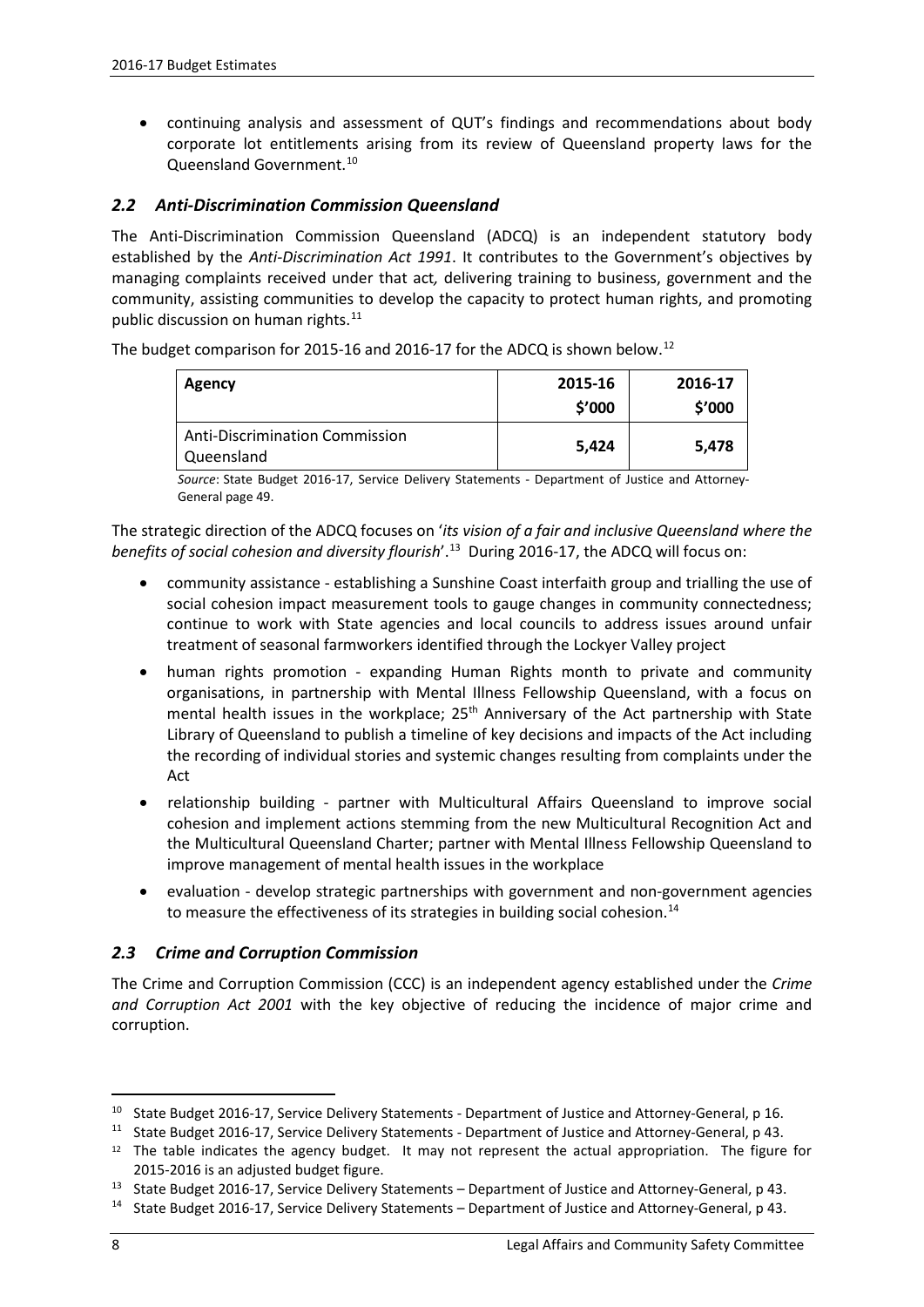The budget comparison for the CCC for 2015-16 and 2016-17 is shown below.[15](#page-18-1)

| Agency                          | 2015-16<br>\$'000 | 2016-17<br>\$′000 |
|---------------------------------|-------------------|-------------------|
| Crime and Corruption Commission | 54,523            | 56,196            |

*Source*: State Budget 2016-17, Service Delivery Statements – Department of Justice and Attorney-General, page 55.

The CCC focus in 2016-2017 will be to:

- target the criminal networks and/or illicit commodity markets that are of the highest threat to Queenslanders
- increase its focus on criminal paedophilia investigations in the peer-to-peer environment
- continue to investigate, and develop strategies to combat, cold call investment frauds, commonly referred to as 'boiler rooms'
- pursue the recovery of proceeds of crime
- pursue police corruption involving excessive use of force and the improper release of confidential information
- collaborate with key stakeholders to reform the police complaints and discipline system
- implement a new corruption prevention strategy including engagement with agencies and the undertaking of corruption audits
- progress strategic initiatives to improve organisational performance, including the implementation of a people and culture strategy
- respond to the Parliamentary Crime and Corruption Committee's statutory review of the CCC and the Queensland Government's response to the 2015 Queensland Organised Crime Commission of Inquiry and the report of the Taskforce on Organised Crime Legislation.<sup>[16](#page-18-2)</sup>

## <span id="page-18-0"></span>*2.4 Legal Aid Queensland*

Legal Aid Queensland provides frontline legal services to financially disadvantaged Queenslanders. These services include community legal education, information, advice, duty lawyer services, court and tribunal representation and dispute resolution.<sup>[17](#page-18-3)</sup>

The budget comparison for 2015-16 and 2016-17 for Legal Aid Queensland is shown below.<sup>[18](#page-18-4)</sup>

| Agency               | 2015-16<br>\$'000 | $ 2016-17$<br>\$'000 |
|----------------------|-------------------|----------------------|
| Legal Aid Queensland | 131,063           | 143, 184             |

*Source*: State Budget 2016-17, Service Delivery Statements – Department of Justice and Attorney-General, page 65.

During 2016-2017, Legal Aid Queensland expects to:

- continue to provide quality front-line legal services
- improve its Southport office through relocation and the Brisbane offices through refurbishments

<span id="page-18-1"></span><sup>15</sup> The table indicates the agency budget. It may not represent the actual appropriation. The figure for 2015-2016 is an adjusted budget figure.

<span id="page-18-2"></span><sup>16</sup> State Budget 2016-17, Service Delivery Statements - Department of Justice and Attorney-General, p 51.

<span id="page-18-3"></span><sup>17</sup> State Budget 2016-17, Service Delivery Statements - Department of Justice and Attorney-General, p 61.

<span id="page-18-4"></span><sup>&</sup>lt;sup>18</sup> The table indicates the agency budget. It may not represent the actual appropriation. The figure for 2015-2016 is an adjusted budget figure.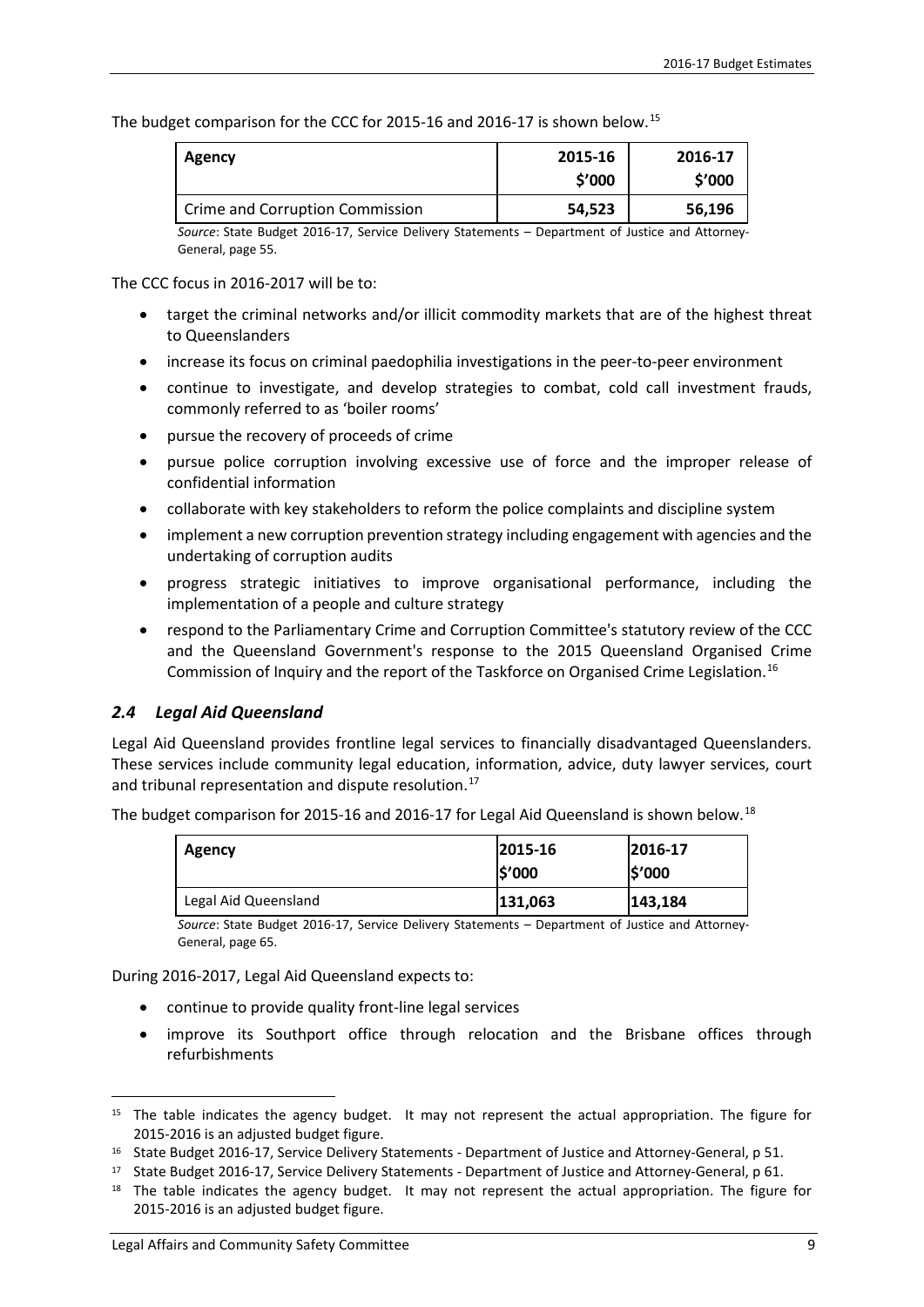- align its services with child protection and mental health reforms
- establish a Civil law Rural Outreach Program which will improve services to Rural and Remote areas
- expand the community legal education webinar program to broaden its reach into regional and rural communities
- implement a Complex Criminal Case Barrister Panel for the selection and appointment of Barristers to undertake serious crime and expensive case matters
- support the Government in its efforts to respond to domestic and family violence through continuing services such as the state-wide domestic and family violence duty lawyer service in 14 courts. [19](#page-19-1)

# <span id="page-19-0"></span>*2.5 Office of the Information Commissioner*

The Office of the Information Commissioner has a statutory role to assist in the achievement of more open, accountable and transparent government by:

- providing independent, timely and fair review of decisions made under the *Right to Information Act 2009* and the *Information Privacy Act 2009* (external review)
- providing an independent, timely and fair privacy complaint mediation service
- improving agency practices in right to information and information privacy
- promoting greater awareness of right to information and information privacy in the community and within government
- assisting agencies to achieve compliance with the privacy principles. $20$

The budget comparison for 2015-16 and 2016-17 for the Office of the Information Commissioner is shown below.<sup>[21](#page-19-3)</sup>

| Agency                                 | 2015-16<br>\$'000 | 2016-17<br>\$'000 |
|----------------------------------------|-------------------|-------------------|
| Office of the Information Commissioner | 6.779             | 6.384             |

*Source*: State Budget 2016-17, Service Delivery Statements – Department of Justice and Attorney – General, page 75.

Aims of the Office of the Information Commissioner for 2016-17 include:

- reporting on the third self-assessed electronic audit of approximately 200 agencies' compliance with right to information (RTI) and information privacy (IP) obligations since 2010, and considering actions to improve compliance and adopt better practices
- auditing compliance by Hospital and Health Services with RTI and IP obligations, including requirements for online information through desktop reviews, and a comprehensive review of the Gold Coast Hospital and Health Service
- continuing to engage with Queensland Government agency leaders to improve awareness and support critical changes to practices for strong cultures of openness and transparency
- identifying opportunities to address myths and misunderstandings, and provide expert advice about emerging issues and perceived barriers to adoption of the push model of proactive release of information and appropriate privacy practices to safeguard personal information

<u>.</u>

<span id="page-19-1"></span><sup>&</sup>lt;sup>19</sup> State Budget 2016-17, Service Delivery Statements - Department of Justice and Attorney-General, p 61.<br><sup>20</sup> State Budget 2016-17, Service Delivery Statements - Department of Justice and Attorney-General, p 71.

<span id="page-19-3"></span><span id="page-19-2"></span><sup>&</sup>lt;sup>21</sup> The table indicates the agency budget. It may not represent the actual appropriation. The figure for 2015-2016 is an adjusted budget figure.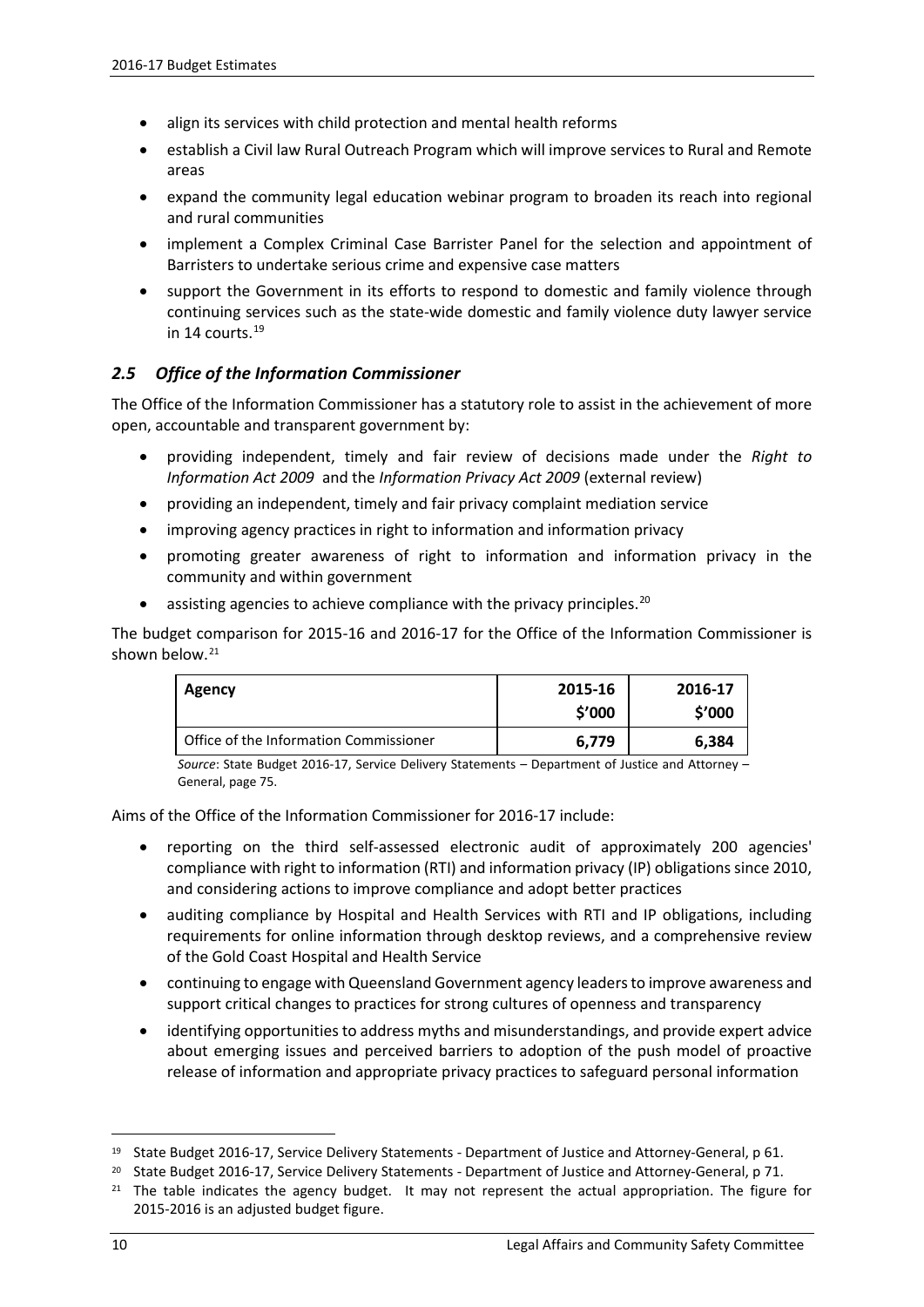- promoting awareness of the push model in action by sharing good practices, particularly during Right to Information Week 2016
- continuing to focus on timely finalisation of external review applications and privacy complaints
- engaging with stakeholders to promote greater awareness and improve effectiveness of our services
- recommending and commenting on changes to improve the administration of the *Right to Information Act 2009* and the *Information Privacy Act 2009*, including to ensure the legislative framework supports the future requirements of good practices for RTI, privacy, government administration, service delivery and use of emerging technology.<sup>[22](#page-20-1)</sup>

# <span id="page-20-0"></span>*2.6 Prostitution Licensing Authority*

The Prostitution Licensing Authority (PLA) was established under the *Prostitution Act 1999* and commenced operation on 1 July 2000. The objective of the PLA is to ensure that licensed brothels and prostitution advertising are regulated in accordance with statutory requirements and in the community interest.[23](#page-20-2)

The PLA's established statutory functions include deciding applications for brothel licences and for approved manager's certificates, and monitoring the provision of prostitution through licensed brothels. The PLA's activities contribute to the Government's objectives for the community by:

- ensuring an effective and efficient brothel licensing framework that operates in accordance with community expectations and statutory requirements
- promoting the health and safety of sex workers and clients
- limiting the impact of prostitution on the community
- impeding the infiltration of organised crime and official corruption in licensed brothels.<sup>[24](#page-20-3)</sup>

## During 2016-17 the PLA will:

<u>.</u>

- continue to rigorously scrutinise the operations of licensed brothels by way of audits and inspections
- continue to engage with the Attorney-General and Minister for Justice and Minister for Training and Skills on proposed refinements and enhancements to the *Prostitution Act* 1999
- continue to work with the Queensland police Service and other agencies to keep licensed brothels free of the influence of organised crime
- monitor and review its recruitment processes and promote ethical standards of behaviour to minimise corruption risks. [25](#page-20-4)

The following table provides a comparison of the budgets for the Prostitution Licensing Authority for 2015-16 and 2016-17. [26](#page-20-5)

| Agency                                  | 2015-16 | 2016-17 |
|-----------------------------------------|---------|---------|
|                                         | \$'000  | \$′000  |
| <b>Prostitution Licensing Authority</b> | 1,740   | 1,698   |

<span id="page-20-1"></span><sup>&</sup>lt;sup>22</sup> State Budget 2016-17, Service Delivery Statements - Department of Justice and Attorney-General, p 71.

<span id="page-20-2"></span><sup>&</sup>lt;sup>23</sup> State Budget 2016-17, Service Delivery Statements - Department of Justice and Attorney-General, p 80.

<span id="page-20-3"></span><sup>&</sup>lt;sup>24</sup> State Budget 2016-17, Service Delivery Statements - Department of Justice and Attorney-General, p 80.

<span id="page-20-4"></span><sup>&</sup>lt;sup>25</sup> State Budget 2016-17, Service Delivery Statements - Department of Justice and Attorney-General, p 80.

<span id="page-20-5"></span><sup>&</sup>lt;sup>26</sup> The table indicates the agency budget. It may not represent the actual appropriation. The figure for 2015-2016 is an adjusted budget figure.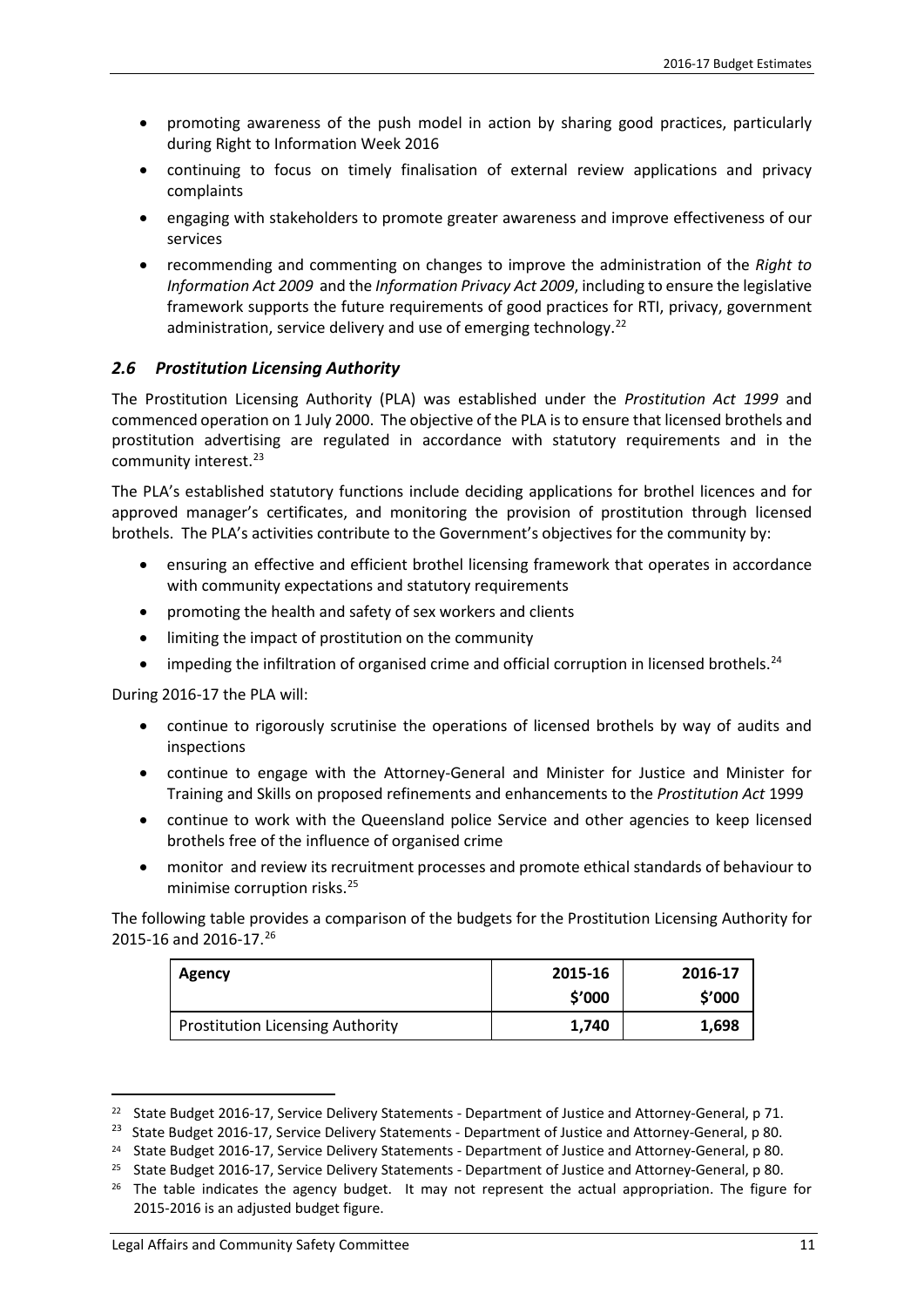*Source*: State Budget 2016-17, Service Delivery Statements – Department of Justice and Attorney-General, page 83.

## <span id="page-21-0"></span>*2.7 Electoral Commission of Queensland*

The Electoral Commission of Queensland (ECQ) is an independent statutory authority established under the *Electoral Act 1992*. Its functions include conducting State elections and by-elections, undertaking reviews of the number of electoral districts, promoting public awareness of electoral matters, encouraging persons to enrol as electors and maintain the integrity of electoral rolls.<sup>[27](#page-21-1)</sup>

The following table provides a comparison of the budgets for the Electoral Commission of Queensland for 2015-16 and 2016-17.

| Agency                             | 2015-16<br>\$′000 | 2016-17<br>\$′000 |
|------------------------------------|-------------------|-------------------|
| Electoral Commission of Queensland | 39,640            | 24.727            |

*Source*: State Budget 2016-17, Service Delivery Statements – Department of Justice and Attorney-General, page 96.

Major activities of the ECQ in 2016-17 will include:

- preparation for the conduct of the election for Queensland's 56th Parliament
- continuation of the Strategic Elections Management System replacement project
- continued delivery of the Commission's community and awareness program to increase electors' awareness of their responsibilities towards enrolment and voting
- conduct of industrial elections, as well as protected action ballots as required under the *Industrial Relations Act 1999*
- continued administration of political party registration and financial disclosure requirements
- continued delivery of voting systems and processes to enable vision impaired electors as well as remote electors to cast their vote in secret.<sup>[28](#page-21-2)</sup>

The budget comparison for the ECQ for 2015-16 and 2016-17 is shown below.[29](#page-21-3)

| <b>Appropriations</b> | 2015-16<br>\$'000 | 2016-17<br>\$'000 |
|-----------------------|-------------------|-------------------|
| Controlled items      |                   |                   |
| Departmental services | 39,440            | 24,697            |
| Equity adjustment     | 1322              | 6,269             |
| Administered items    |                   | $\cdot$ .         |
| Vote                  | 40,762            | 30,966            |

*Source:* Appropriation Bill 2016, Schedule 2, page 12.

An amount of \$6.3 million has been allocated in 2016-17 to replace the Commission's Strategic Elections Management System (SEMS). This includes a deferral of \$1.4 million from 2015-16 to 2016-17. A further \$79,000 has been allocated for the ongoing replacement of plant and equipment.[30](#page-21-4)

<span id="page-21-1"></span><sup>27</sup> State Budget 2016-17, Service Delivery Statements - Department of Justice and Attorney-General, p 90.

<span id="page-21-2"></span><sup>&</sup>lt;sup>28</sup> State Budget 2016-17, Service Delivery Statements - Department of Justice and Attorney-General, p 91.

<span id="page-21-3"></span><sup>&</sup>lt;sup>29</sup> The table indicates the agency budget. It may not represent the actual appropriation. The figure for 2015-2016 is an adjusted budget figure.

<span id="page-21-4"></span><sup>&</sup>lt;sup>30</sup> State Budget 2016-17, Service Delivery Statements - Department of Justice and Attorney-General, p 97.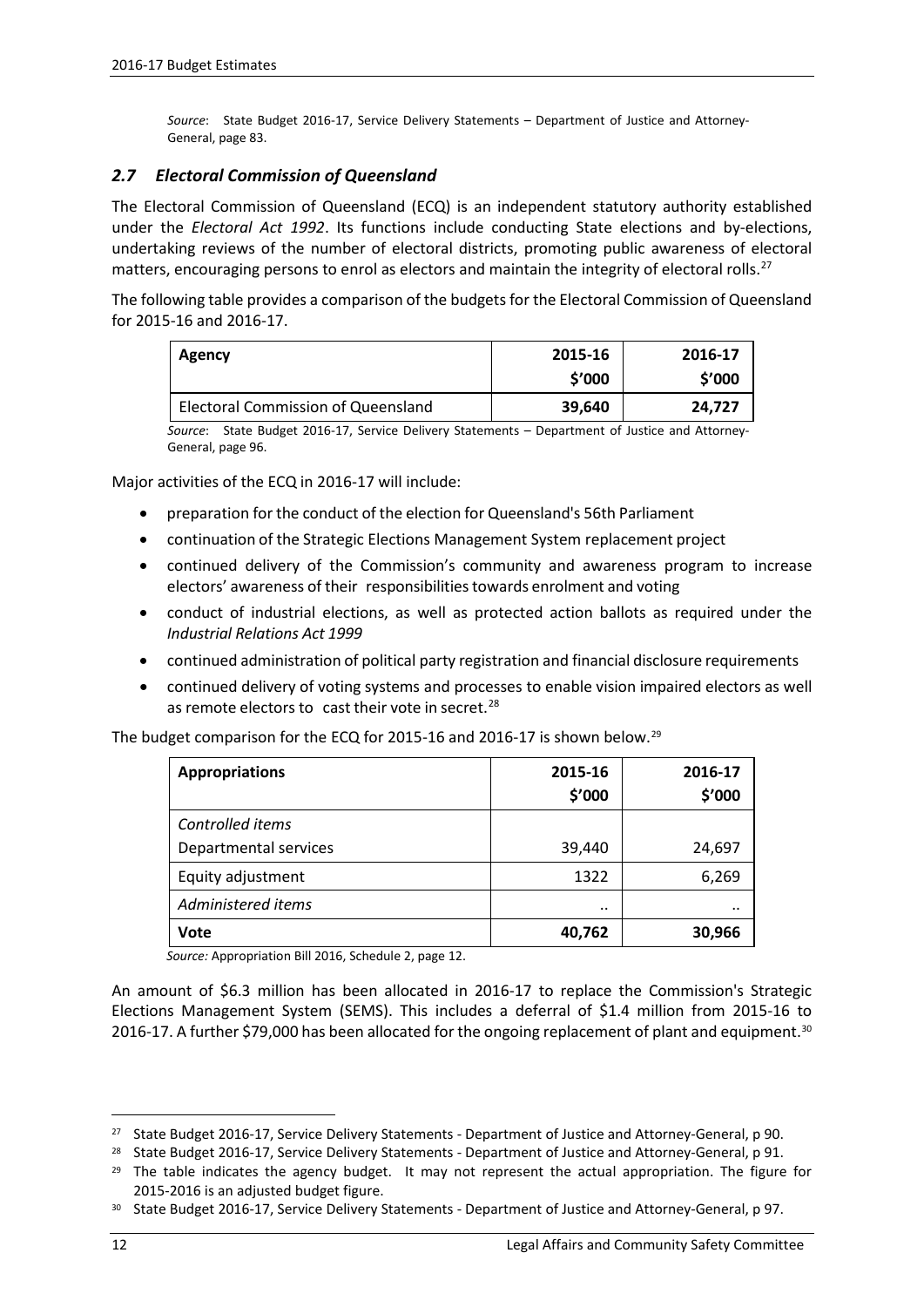## <span id="page-22-0"></span>*2.8 Office of the Queensland Ombudsman*

The Office of the Queensland Ombudsman is established under the *Ombudsman Act 2001.* The purpose of the Office is to fairly and independently review public sector administrative actions and work with agencies to improve their decision-making. The vision of the Office is for a fair and accountable public administration in Queensland.

The objectives of the Office are to:

- conduct independent review and investigation of complaints
- empower individuals to resolve complaints with public sector agencies
- assist public sector agencies improve their decision-making and complaints management
- $\bullet$  be an accountable organisation with a capable workforce.<sup>[31](#page-22-1)</sup>

The following table compares the appropriations for the Office of the Queensland Ombudsman for 2015-2016 and 2016-2017.

| <b>Appropriations</b> | 2015-16<br>\$'000 | 2016-17<br>\$'000 |
|-----------------------|-------------------|-------------------|
| Controlled Items      |                   |                   |
| departmental services | 8,322             | 8,216             |
| equity adjustment     | $\cdot$ .         |                   |
| Administered Items    |                   |                   |
| <b>Vote</b>           | 8,322             | 8,216             |

*Source:* Appropriation Bill 2016, Schedule 2, page 12.

The key priorities for 2016-17 are:

- continuing to provide timely assessment and investigation of complaints
- engaging more with agencies and the wider community to increase awareness about the Office's investigative role and ensure equitable access to its services
- building greater knowledge in the community about how to make an effective complaint about public agency action and when to contact the Office
- supporting individuals to make effective complaints by providing greater access to complaint management information and services
- redirecting premature complaints to agencies' complaint management systems
- working with public agencies to rectify unfair and unjust decisions and poor administration
- identifying systemic weaknesses in public agency decision-making and recommending improvements to practice
- improving the knowledge and skills of public sector agency officers in decision-making and complaints-handling
- completing a legislative review of the *Public Interest Disclosure Act 2010*
- improving systems and processes focused on client needs and consistency of services.<sup>[32](#page-22-2)</sup>

The budget comparison for the Office of the Queensland Ombudsman for 2015-2016 and 2016-2017 is shown below.<sup>[33](#page-22-3)</sup>

<u>.</u>

<span id="page-22-1"></span><sup>&</sup>lt;sup>31</sup> State Budget 2016-17, Service Delivery Statements - Department of Justice and Attorney-General, p 108.

<span id="page-22-2"></span><sup>32</sup> State Budget 2016-17, Service Delivery Statements - Department of Justice and Attorney-General, p 109.

<span id="page-22-3"></span><sup>&</sup>lt;sup>33</sup> The table indicates the agency budget. It may not represent the actual appropriation. The figure for 2016-2017 is an adjusted budget figure.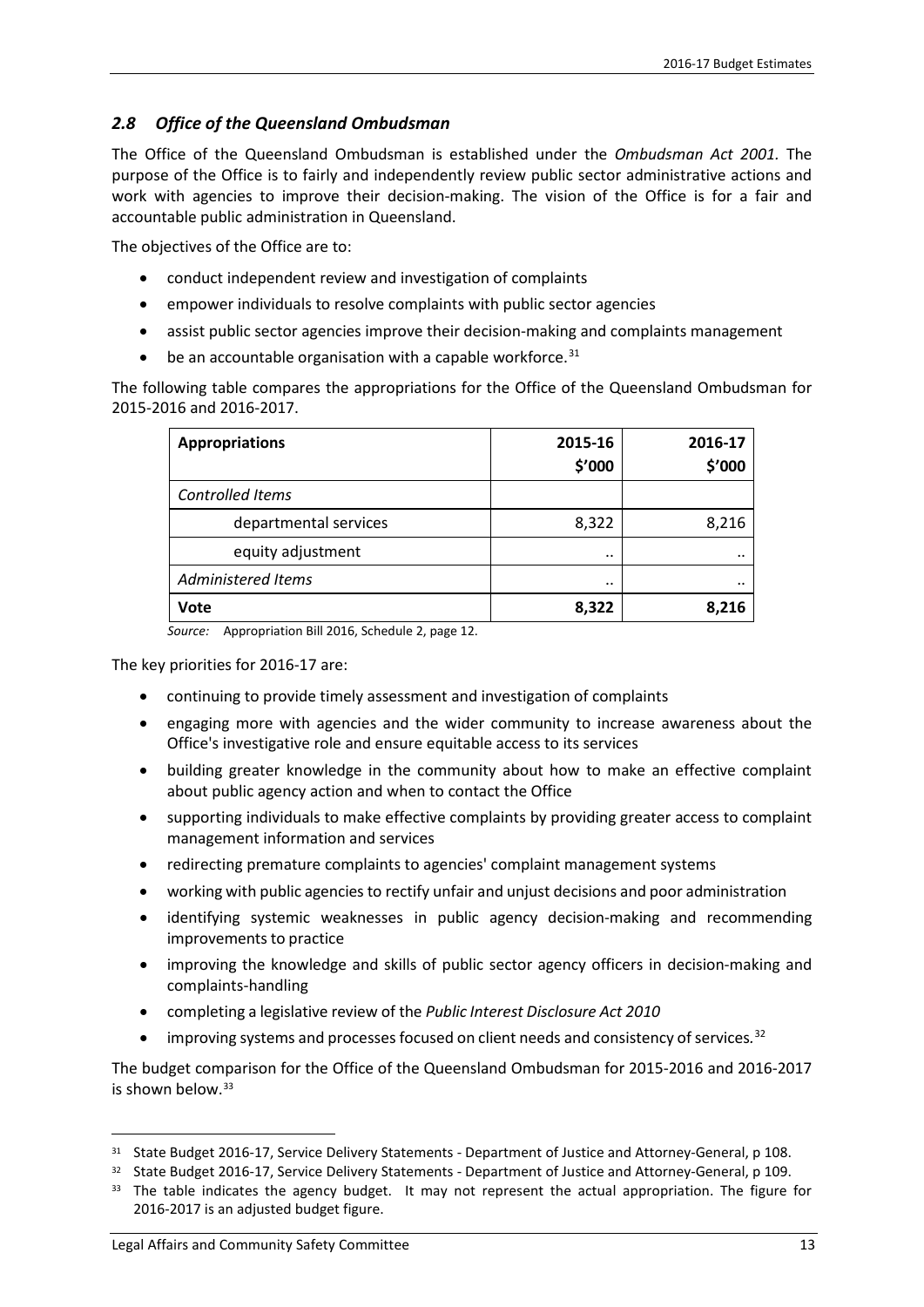| Agency                             | 2015-16<br>\$′000 | 2016-17<br>\$'000 |
|------------------------------------|-------------------|-------------------|
| Office of the Queensland Ombudsman | 8,719             | 8,650             |

*Source*: State Budget 2016-17, Service Delivery Statements – Department of Justice and Attorney General; Electoral Commission of Queensland; Office of the Ombudsman; and The Public Trustee of Queensland, p 110.

The Ombudsman's capital expenditure in 2016-17 will be \$330,000 for plant and equipment and for completion of the upgrade of the complaints management system. [34](#page-23-1)

# <span id="page-23-0"></span>*2.9 Public Trustee of Queensland*

The Public Trustee of Queensland (Public Trustee) is a corporation sole established under the *Public Trustee Act 1978*. The Public Trustee provides financial, trustee and legal services to the people of Queensland, through a network of 16 regional offices and is supported by the Queensland Government Agent Program. The Public Trustee's services aim to:

- ensure prudent management of the financial assets of members of the community
- ensure an orderly succession of property between generations
- assist the Queensland community by making wills free of charge and enduring powers of attorney at an affordable cost.<sup>[35](#page-23-2)</sup>

The key priorities for 2016-2017 include:

- providing ongoing financial management for Queenslanders with impaired financial decision-making capacity
- continued provision of a range of Community Service Obligations at no cost to Government
- investment in the enhancement of technology and continual review of service delivery models and locations
- investment in upgrading facilities at regional offices to better service clients
- enhancement of frontline service delivery in response to client survey outcomes
- implementing the recommendations of the end to end review of deceased estate management
- undertaking an end to end review of financial management activities to identify opportunities for improvement
- providing services to the philanthropic sector.<sup>[36](#page-23-3)</sup>

The budget comparison for 2015-16 and 2016-17 for the Public Trustee of Queensland is shown below.[37](#page-23-4)

| Agency                              | 2015-16<br>\$'000 | 2016-17<br>\$'000 |
|-------------------------------------|-------------------|-------------------|
| <b>Public Trustee of Queensland</b> |                   |                   |
| controlled<br>$\bullet$             | 84,723            | 87,255            |
| administered                        | 3,613             | 3,925             |

*Source*: State Budget 2016-17, Service Delivery Statements – Department of Justice and Attorney General, p 126.

<span id="page-23-1"></span><sup>&</sup>lt;sup>34</sup> State Budget 2016-17, Service Delivery Statements - Department of Justice and Attorney-General, p 112.

<span id="page-23-2"></span><sup>&</sup>lt;sup>35</sup> State Budget 2016-17, Service Delivery Statements - Department of Justice and Attorney-General, p 122.

<span id="page-23-3"></span><sup>&</sup>lt;sup>36</sup> State Budget 2016-17, Service Delivery Statements - Department of Justice and Attorney-General, p 122.

<span id="page-23-4"></span><sup>&</sup>lt;sup>37</sup> The table indicates the agency budget. It may not represent the actual appropriation. The figure for 2015-2016 is an adjusted budget figure.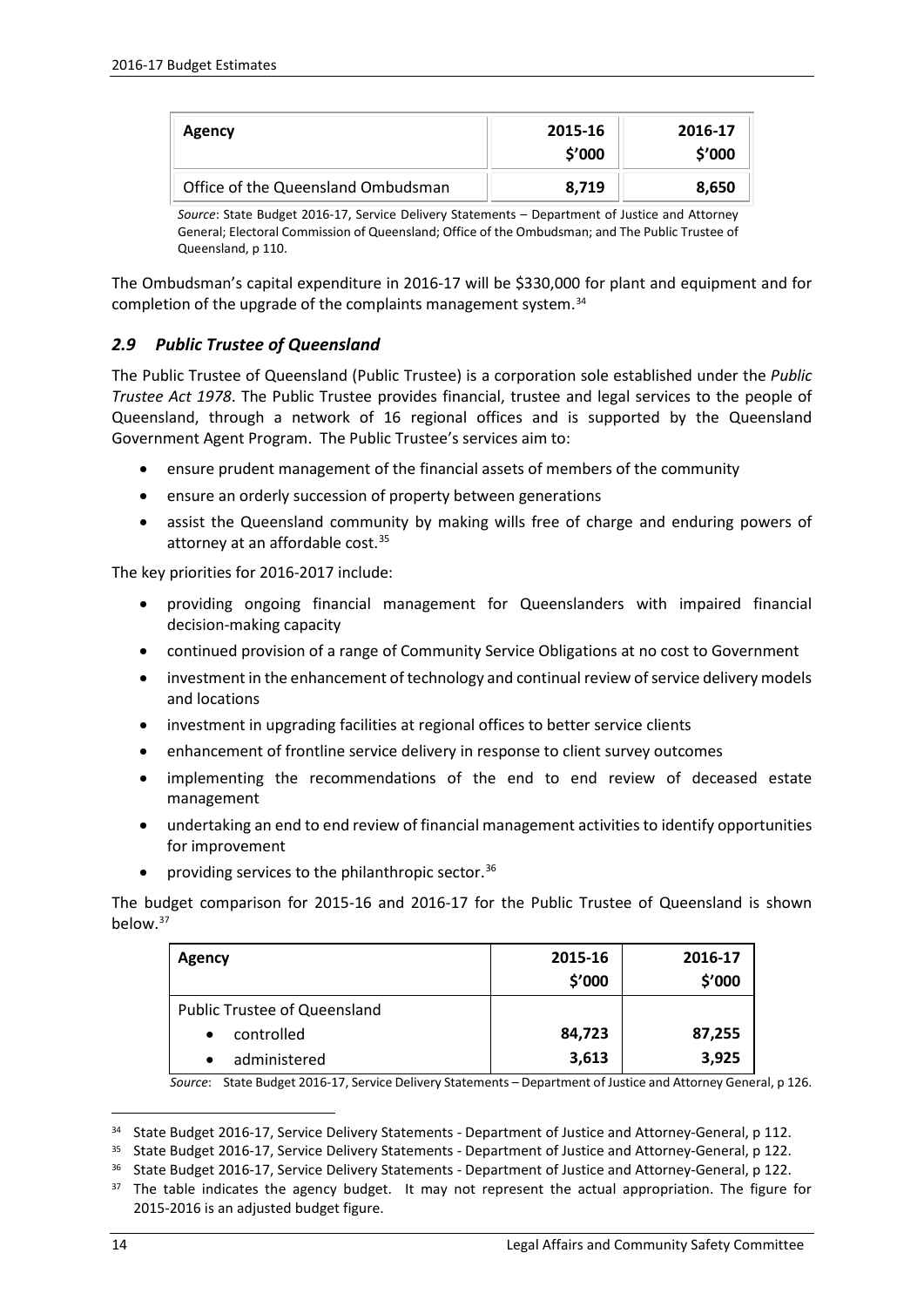The total capital budget for the Public Trustee in 2016-17 includes:

- \$12.2 million for building improvements and refurbishment in existing offices
- \$4.9 million for plant and equipment including computer hardware
- $\bullet$  \$1.7 million on software.<sup>[38](#page-24-1)</sup>

#### <span id="page-24-0"></span>*2.10 Issues raised at the public hearing – Attorney-General and Minister for Justice*

The committee raised the following issues with the Attorney-General:

- actions to remove offensive slogans from vehicles on Queensland roads
- disclosure of political donations
- youth justice conferencing, including resourcing and sufficiency of funding
- the re-establishment of the Murri Court
- funding for and impacts of measures to reduce alcohol-related violence, including reduced trading hours, earlier lockouts, and banning of the service of 'shots' after midnight
- the ability for clubs to apply for a gaming permit for poker machines, but not for Keno, for two hours after being required to cease service of alcohol
- impacts of the location of a Federal Court judge in the state's Rockhampton Court building
- concerns expressed regarding backlogs and rates of clearance of court cases
- actions taken to address domestic and family violence, including a specialist domestic and family violence court
- fee structures and service standard targets for the Queensland Civil and Administrative Tribunal.
- the role of the Sentencing Advisory Council
- levels of consultation regarding the protocol on appointment of judicial officers.

#### *Electoral Commission of Queensland (ECQ)*

- the impact of optional and preferential voting systems on levels of informal voting, including in light of figures for the recent Toowoomba South by-election
- tnternal and external reviews of the conduct of the March 2016 referendum and local authority elections and the Toowoomba South by-election.

#### *Crime and Corruption Commission (CCC)*

- staffing levels within the CCC, including those for fighting crime and those in anti-corruption
- responses to the Organised Crime Commission of Inquiry and the Taskforce on Organised Crime Legislation.

<span id="page-24-1"></span><sup>&</sup>lt;sup>38</sup> State Budget 2016-17, Service Delivery Statements - Department of Justice and Attorney-General, p 127.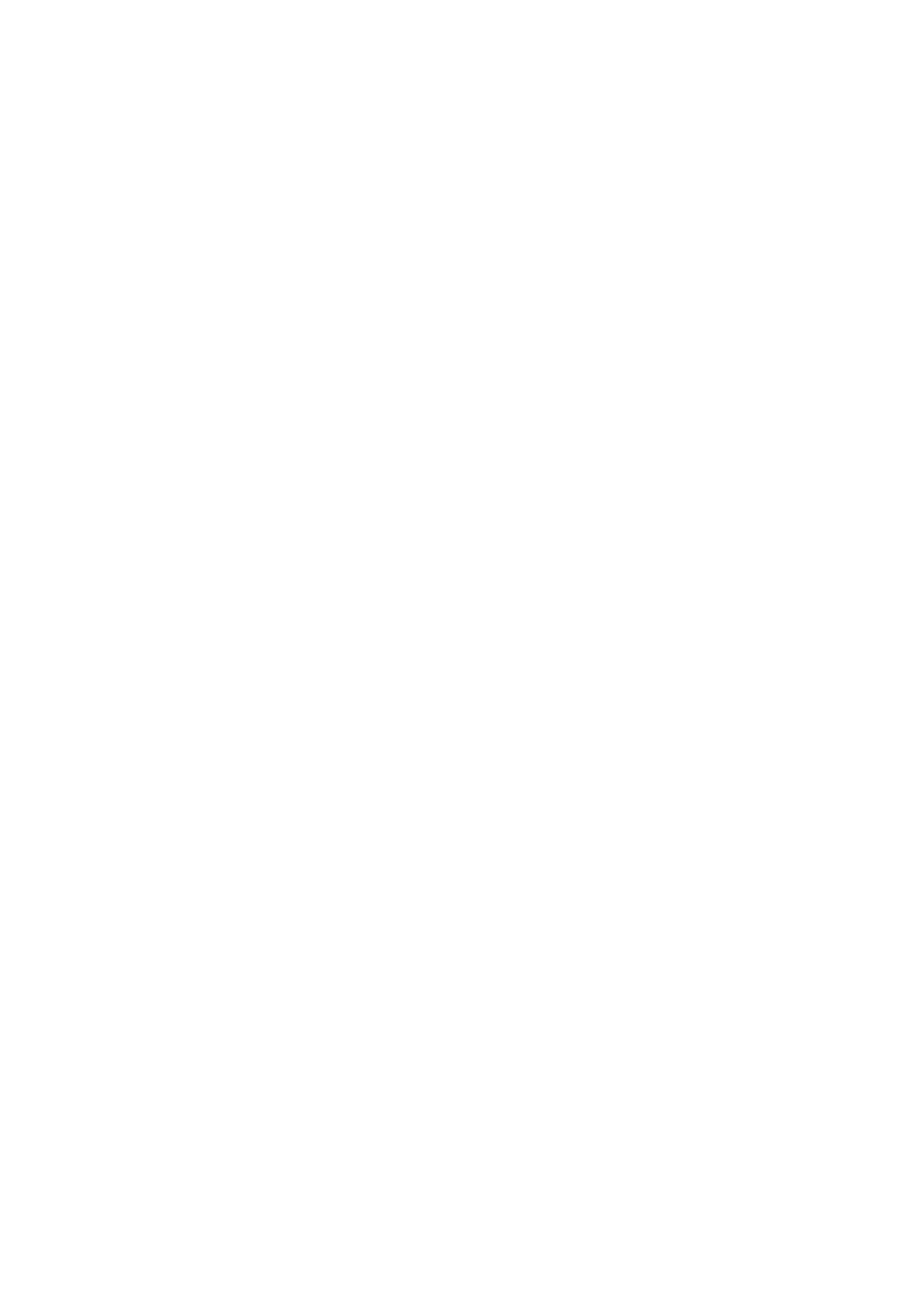# <span id="page-26-0"></span>**3. Training and Skills**

The Attorney-General is also the Minister responsible for training and skills in Queensland.

Training and Skills is a service area of the Department of Education and Training. The Minister for Training and Skills is also responsible for TAFE Queensland and Jobs Queensland.

Training and skilling services are key contributors to achieving the Government's objective of creating jobs and a diverse economy by skilling Queenslanders to participate effectively in the workforce. Providing all Queenslanders with access to affordable and high quality training and skilling opportunities is a key focus. The Government is strengthening the vocational educational and training (VET) sector with improvements that will build a better future for Queensland students, workers, industry and employers through high quality training and skilling services.<sup>[39](#page-26-2)</sup>

Key initiatives for 2016-17 include:

- investing \$60 million, of \$240 million over four years, to deliver the Skilling Queenslanders for Work initiative to support up to 8,000 Queenslanders (up to 32,000 over four years) to get back into work
- continuing to implement the Queensland Government's Rescuing TAFE policy, a part of the \$34 million investment over three years to restore TAFE Queensland's status as Queensland's premier provider of VET
- continuing to implement Jobs Queensland, an independent statutory entity, to provide advice to the Government on skills demand and long-term workforce planning, with the formal appointment of the Board in progress
- continuing to implement the Training Ombudsman role to enhance the quality of State-funded VET, including supporting Queenslanders in navigating the VET sector to achieve positive outcomes
- undertaking a condition and utilisation assessment of assets in over 40 training campuses of varying condition, age and size across the state as part of the development of the Strategic Training Asset Management Plan
- continuing to allocate 10 per cent of total labour hours on eligible government-funded infrastructure projects to apprentices and trainees, and for projects in Indigenous communities an additional amount equivalent to a further 10 per cent of total labour hours to provide opportunities for Aboriginal and Torres and Strait Islanders and the local economy, and extend this commitment to projects funded by government-owned corporations and Public Private Partnerships.[40](#page-26-3)

## <span id="page-26-1"></span>*3.1 TAFE Queensland*

-

TAFE Queensland was established as a statutory body under the *TAFE Queensland Act 2013* on 1 July 2013. Over the coming year, TAFE Queensland will focus on strengthening its efforts and working alongside the Government to improve the quality of, access to and affordability of VET for all Queenslanders. It will continue to work closely with Government on policy priorities, including Rescuing TAFE and the development of a 10 year Strategic Asset Management Plan. It will also drive growth strategies in target markets to support ongoing financial sustainability, and strengthen its investments in key differentiators, such as product and teaching quality, to enhance its competitiveness. The focus on improving business processes for TAFE Queensland will remain a priority. This will include continuing to drive improvements in TAFE Queensland's key ICT systems, including the Student Management System.<sup>[41](#page-26-4)</sup>

<span id="page-26-2"></span><sup>&</sup>lt;sup>39</sup> State Budget 2016-17, Service Delivery Statements – Department of Education and Training, p 4.

<span id="page-26-3"></span><sup>&</sup>lt;sup>40</sup> State Budget 2016-17, Service Delivery Statements – Department of Education and Training, p 11.

<span id="page-26-4"></span><sup>41</sup> State Budget 2016-17, Service Delivery Statements – Department of Education and Training, p 43.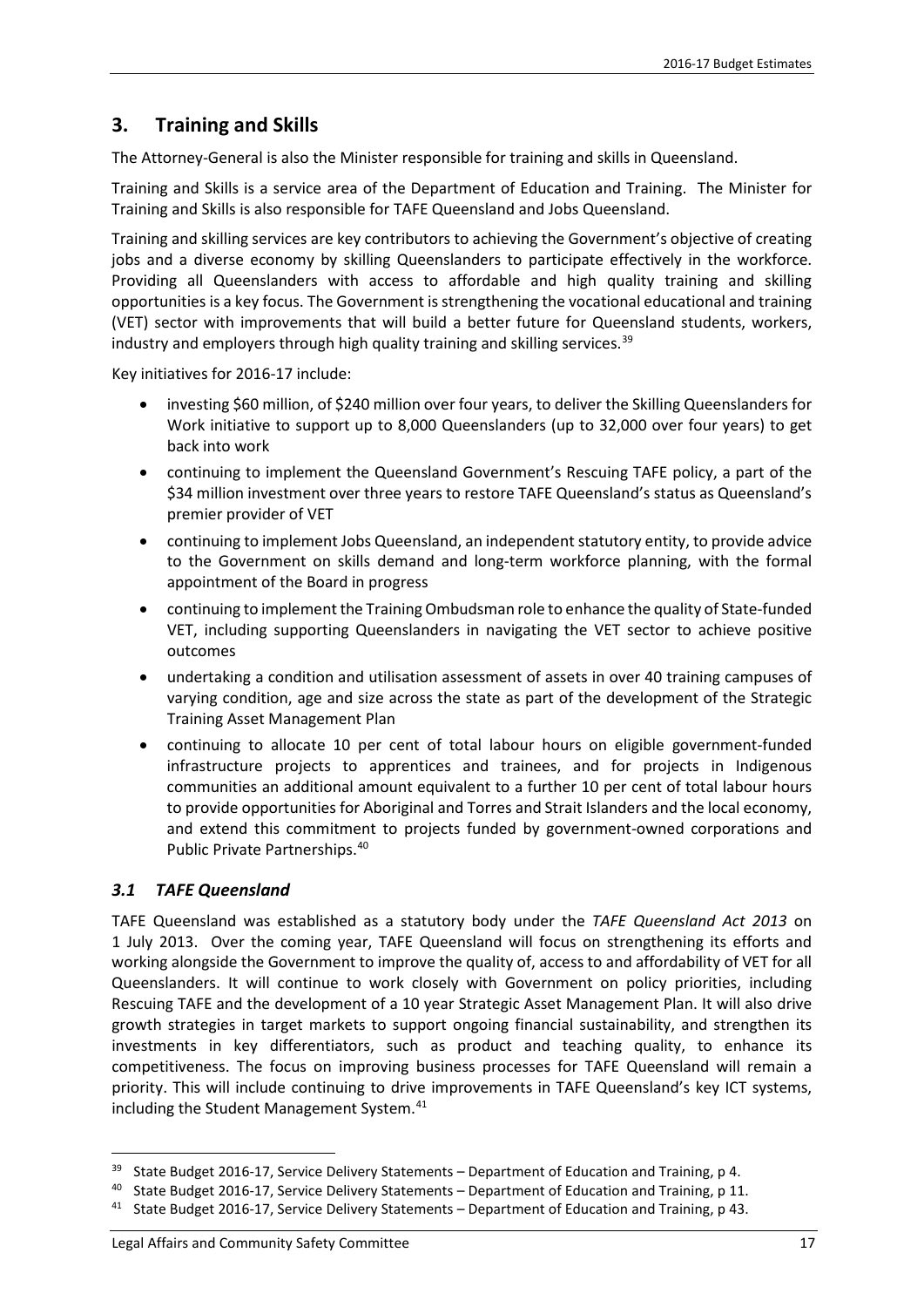TAFE Queensland's objectives for 2016-17 are to continue to:

- sharpen its industry, employer and student focus to deliver real solutions and benefits for customers
- build capability and focus on outcomes to deliver against customer and stakeholder expectations
- innovate its products and services to produce graduates who can 'make great happen'
- embed sustainability through an enterprising approach to business development and economies of scale.<sup>[42](#page-27-1)</sup>

The following table provides a comparison of the 2015-16 and 2016-17 budgets for TAFE Queensland.[43](#page-27-2)

| Agency                 | 2015-16<br>\$'000 | 2016-17<br>\$'000 |
|------------------------|-------------------|-------------------|
| <b>TAFE Queensland</b> | 642,428           | 673,842           |

*Source*: State Budget 2016-17, Service Delivery Statements – Department of Education and Training, page 46.

#### <span id="page-27-0"></span>*3.2 Issues raised at the public hearing relating to Training and Skills*

The committee raised the following issues with the Attorney-General in relation to her role as Minister for Training and Skills:

- the purpose and establishment of Jobs Queensland, including the timing of appointments to the board, and the timing of, and selection process for, appointment of the chair
- TAFE Queensland and the Back to Work regional employment program package
- TAFE Queensland courses in motorcycle technology, bicycle maintenance, and for training of volunteers for the Gold Coast 2018 Commonwealth Games
- activities of the Training Ombudsman, including issues considered by it and steps taken to resolve those issues or complaints.
- the Rescuing TAFE fund and other TAFE funding
- declining TAFE student numbers.

<span id="page-27-1"></span><sup>42</sup> State Budget 2016-17, Service Delivery Statements – Department of Education and Training, p 43.

<span id="page-27-2"></span><sup>43</sup> The table indicates the agency budget. It may not represent the actual appropriation. The figure for 2015-2016 is an adjusted budget figure.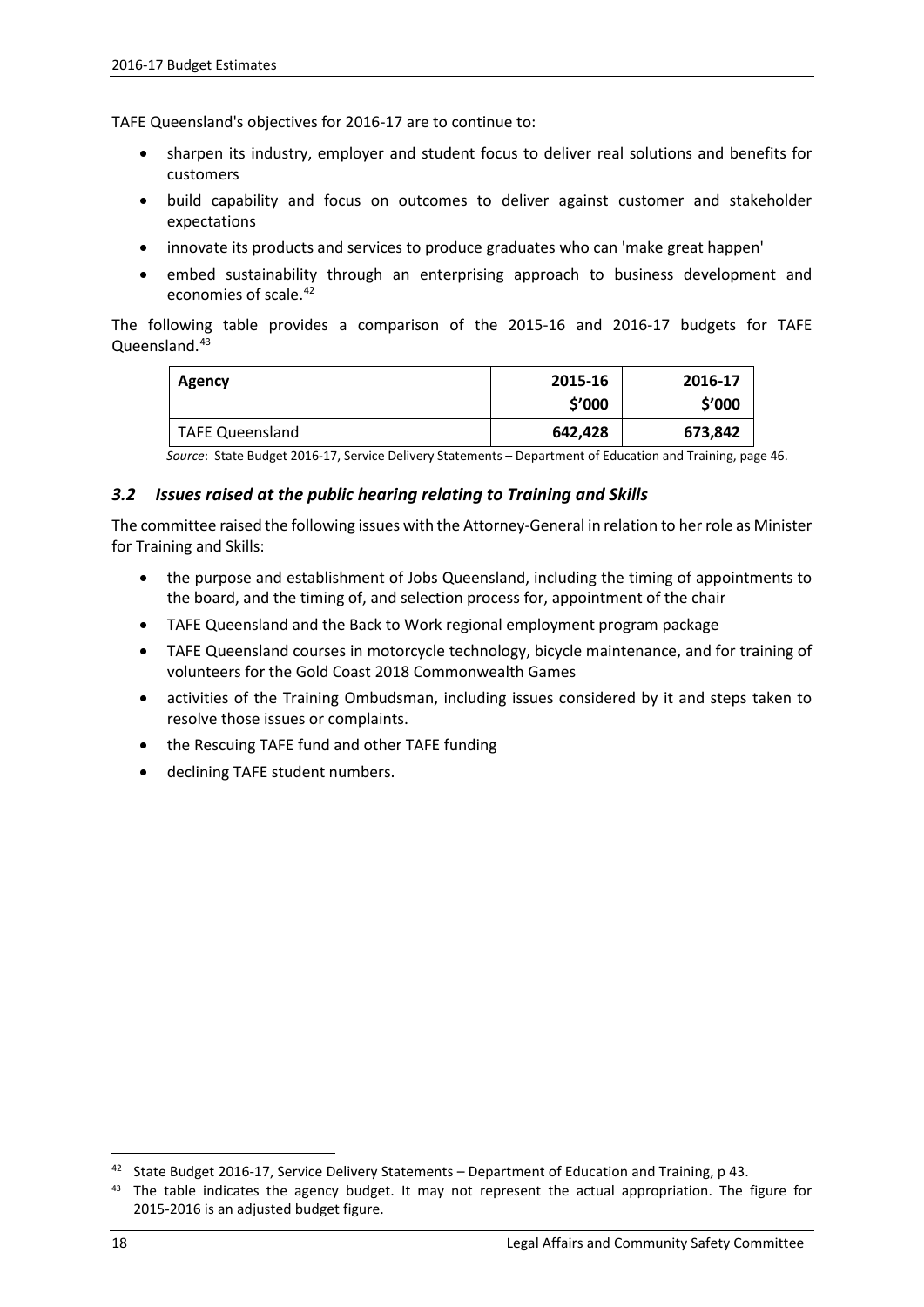# <span id="page-28-0"></span>**4. Minister for Police, Fire and Emergency Services and Minister for Corrective Services**

The Honourable Bill Byrne MP, the Minister for Police, Fire and Emergency Services and Minister for Corrective Services, has Ministerial responsibility for a public safety portfolio that comprises the Queensland Police Service (QPS), Queensland Fire and Emergency Services (QFES), the Public Safety Business Agency (PSBA), and the Office of the Inspector-General Emergency Management (IGEM). Each of these areas is discussed below. Mr Byrne MP also has responsibility for corrective services.

# <span id="page-28-1"></span>*4.1 Queensland Police Service*

The Queensland Police Service is the primary law enforcement agency for Queensland. The QPS supports the Queensland Government's objectives for the community, particularly delivering quality frontline services and building safe, caring and connected communities. In support of these, the department's objectives are:

- delivering services with fairness and integrity
- reducing and preventing the incidence of crime, public disorder and road trauma by problem solving, consulting and collaborating with government agencies and community groups
- using technology and innovative strategies to be more mobile, flexible and capable of working across boundaries to deliver services the community needs
- focusing resources to identify and deliver effective and efficient services that maximise public safety
- taking a lead role to prepare the community for managing major events, emergencies and disasters
- implementing an environment of continuous improvement based on learning, development and empowered leadership
- building healthy and safe workplaces that support inclusion and diversity
- strengthening relationships with vulnerable persons and delivering appropriate victim support.<sup>44</sup>

The key priorities for the department during 2016-17 include:

- continuing to provide a safe and secure community by responding to threats including terrorism, disasters, and risks associated with major events
- creating better workplaces and improving workforce capability
- targeting crime hotspots throughout the State, and issues such as organised crime, alcohol fuelled violence and the drug ice
- undertaking intelligence-led policing in late night entertainment precincts
- providing improved safety equipment for police, including body-worn cameras
- supporting the development and implementation of the Domestic and Family Violence Prevention Strategy and implementing the Government's response to the Domestic and Family Violence Taskforce *Not Now, Not Ever* report
- continuing to plan the police response for the Gold Coast 2018 Commonwealth Games
- continuing to contribute to the child safety reform agenda initiated by the Queensland Child Protection Commission of Inquiry final report
- working with the Attorney-General and Minister for Justice to consider and respond to the recommendations arising from the Queensland Organised Crime Commission of Inquiry and the Queensland Taskforce into Organised Crime

<span id="page-28-2"></span><sup>44</sup> State Budget 2016-17, Service Delivery Statements – Queensland Police Service, p 5.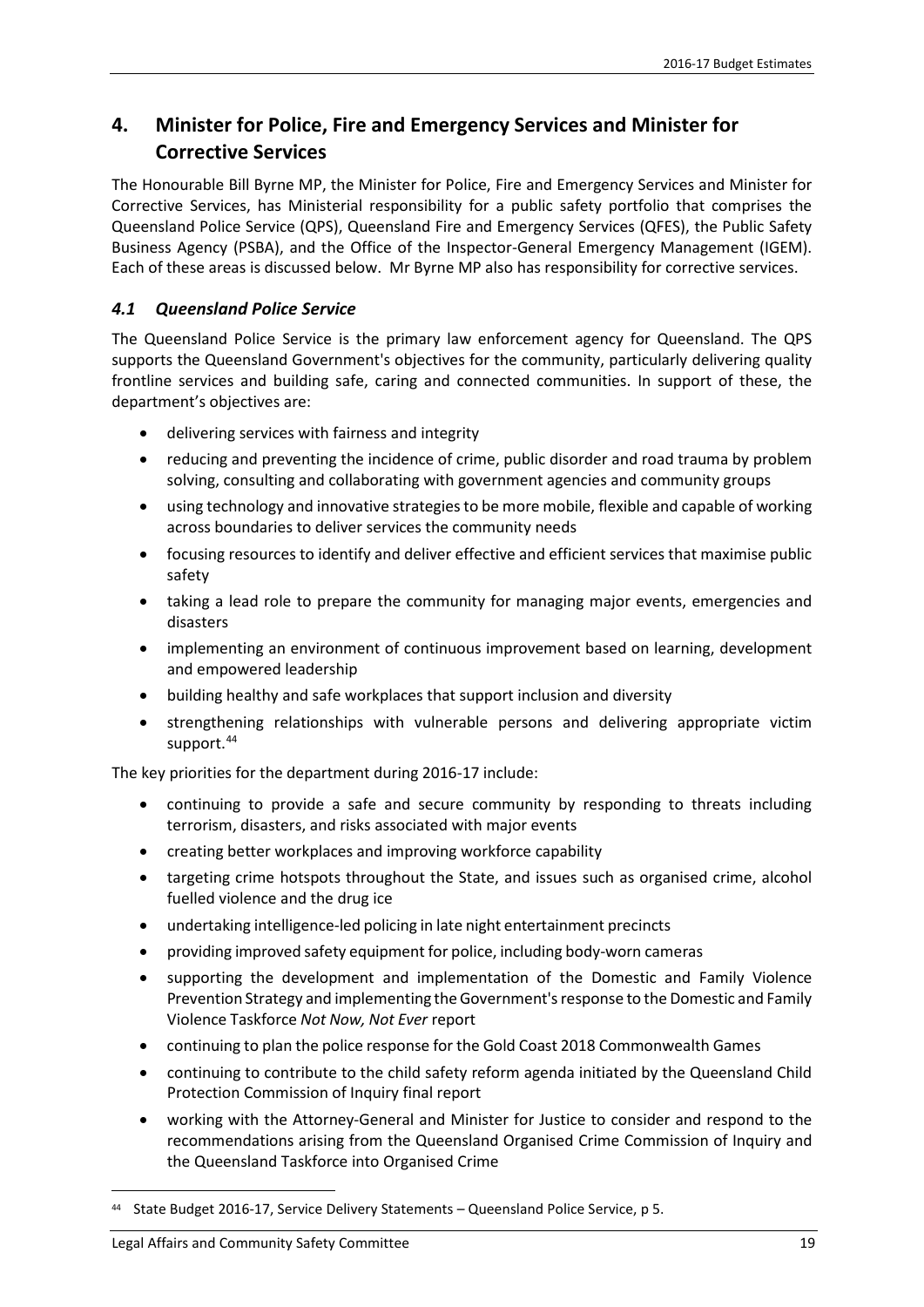- continuing to review the police complaints system and implement a new disciplinary system
- continuing to make improvements to ensure the promotions system is truly merit-based
- continuing to implement an integrated service delivery model
- developing an improved performance management framework to improve customer service.<sup>[45](#page-29-1)</sup>

The following table compares the appropriations for the QPS for 2015-16 and 2016-17.

| <b>Appropriations</b>     | 2015-16<br>\$'000 | 2016-17<br>\$'000 |
|---------------------------|-------------------|-------------------|
| <b>Controlled Items</b>   |                   |                   |
| departmental services     | 1,710,729         | 1,783,627         |
| equity adjustment         | 17,289            | 19,903            |
| <b>Administered Items</b> | $\cdot$ .         |                   |
| <b>Vote</b>               | 1,728,018         | 1,803,530         |

*Source:* Appropriation Bill 2016, Schedule 2, p 15.

In consultation with the QPS, the PSBA has responsibility for delivering most new and ongoing capital initiatives to support the operational capability of the QPS. In 2016-17, the department will invest \$35.4 million in capital purchases. Program highlights include:

- \$788,000 for operational equipment and vehicles to improve counter-terrorism capability and capacity
- \$4.9 million for Camera Detected Offence Program equipment
- \$29.6 million for other property, plant and equipment which will include the replacement of operational assets[.46](#page-29-2)

The following table provides a comparison of the budgets for the QPS for 2015-16 and 2016-17.<sup>[47](#page-29-3)</sup>

| Agency                                 | 2015-16<br>\$'000 | 2016-17<br>\$'000 |
|----------------------------------------|-------------------|-------------------|
| <b>Queensland Police Service</b>       |                   |                   |
| controlled<br>$\overline{\phantom{a}}$ | 2,084,895         | 2,149,166         |
| administered                           | 9,588             | 13,205            |

*Source*: State Budget 2016-17, Service Delivery Statements – Queensland Police Service, Queensland Fire and Emergency Services,Public Safety Business Agency, and Office of Inspector-General Emergency Management, p 13.

## <span id="page-29-0"></span>*4.2 Queensland Fire and Emergency Services*

Queensland Fire and Emergency Services provides fire and emergency services in partnership with the community. The department is committed to enabling Queenslanders to prevent, prepare for, respond to and recover from emergencies. This commitment underpins the department's vision of safe and resilient communities.

The department's focus on community safety supports the Government's objectives for the community of building safe, caring and connected communities and delivering quality frontline

<u>.</u>

<span id="page-29-1"></span><sup>45</sup> State Budget 2016-17, Service Delivery Statements – Queensland Police Service, page 5.

<span id="page-29-2"></span><sup>46</sup> State Budget 2016-17, Service Delivery Statements – Queensland Police Service, page 16.

<span id="page-29-3"></span><sup>&</sup>lt;sup>47</sup> The table indicates the agency budget. It may not represent the actual appropriation. The figure for 2015-16 is an adjusted budget figure.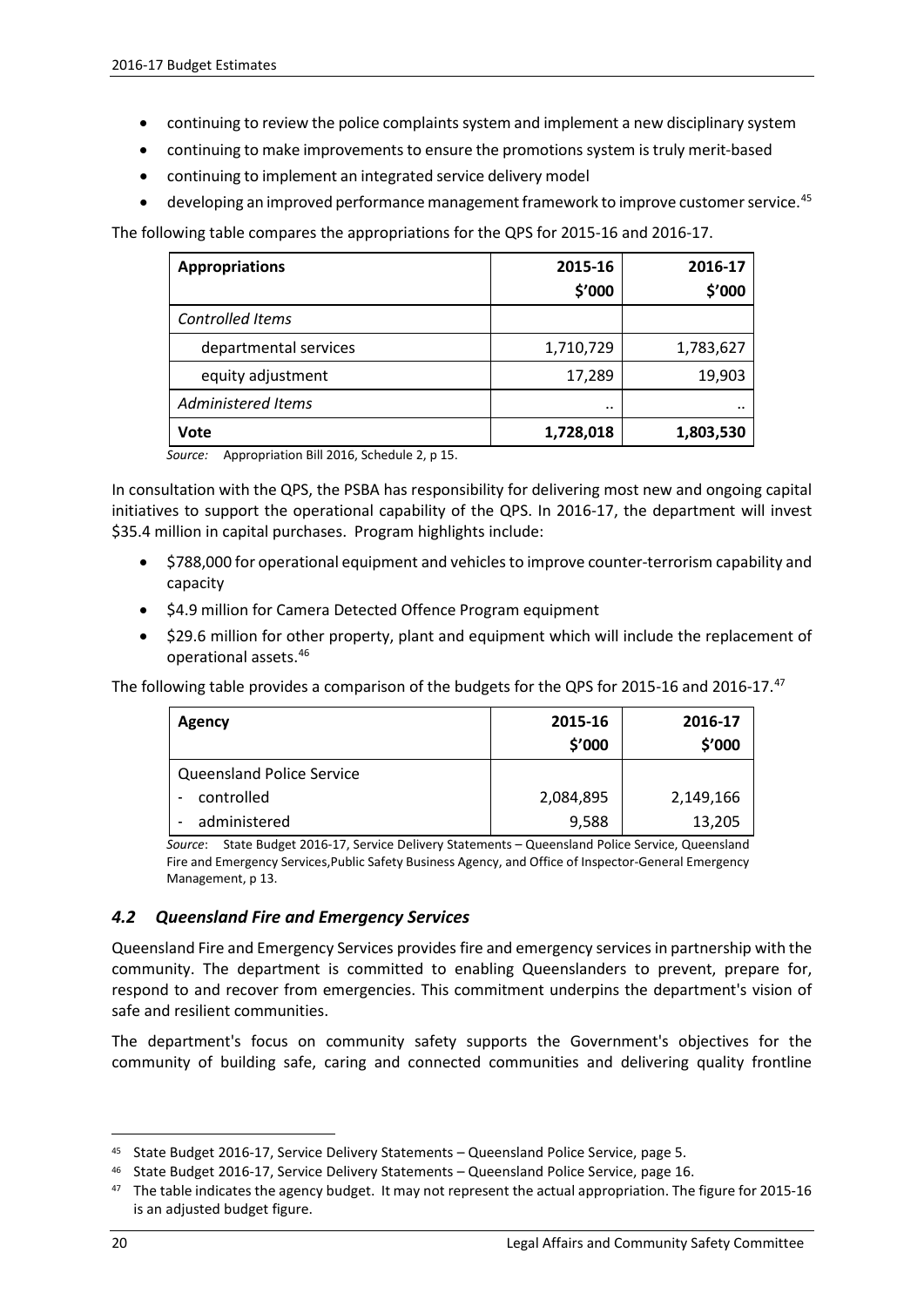services. The agency achieves this by minimising the impact and consequences of emergencies on the people, property, environment and economy of Queensland.

The State Emergency Service (SES) and Rural Fire Service Queensland are the primary volunteer streams of the organisation. The Rural Fire Service Queensland operates in those areas where there is no urban fire service and covers rural, semi-rural and some urban fringe areas. The SES is a collaboration between the Queensland Government, local governments, SES members and the community who provide an around the clock volunteer response to emergencies and disasters across the State. [48](#page-30-0)

Key objectives of the department include:

- delivering operational excellence by continuing to provide contemporary fire and emergency services
- ensuring the department is a great place to work and is ethical, inclusive, values diversity and is respectful
- empowering volunteerism by recognising, respecting and valuing volunteers
- working with external and internal partners to further integrate and co-deliver services
- being a capable organisation that encourages innovation and new ideas, learns from past experiences and adapts to changing conditions
- continuing to provide Queensland communities with service delivery excellence that they can trust.[49](#page-30-1)

The following table identifies appropriations for QFES for 2016-17.

| <b>Appropriations</b>   | 2015-16<br>\$'000 | 2016-17<br>\$'000 |
|-------------------------|-------------------|-------------------|
| <b>Controlled Items</b> |                   |                   |
| departmental services   | 78,709            | 80,272            |
| equity adjustment       | $\cdot$ .         |                   |
| Administered Items      | $\cdot$ .         |                   |
| Vote                    | 78,709            | 80,272            |

*Source:* Appropriation Bill 2016, Schedule 2, page 14.

Key priorities for QFES during 2016-17 include:

- continuing work to transform the department into an inclusive, respectful and diverse organisation for staff and volunteers
- implementing the recommendations of the Review of the Public Safety Business Agency and developing a future operating model to support service delivery and the needs of the Queensland community
- increasing the focus on prevention, mitigation, preparation and recovery activities
- implementing the recommendations of the independent QFES Financial Sustainability Review.[50](#page-30-2)

<span id="page-30-0"></span><sup>48</sup> State Budget 2016-17, Service Delivery Statements – Queensland Fire and Emergency Services, p 29.

<span id="page-30-1"></span><sup>&</sup>lt;sup>49</sup> State Budget 2016-17, Service Delivery Statements – Queensland Fire and Emergency Services, p 29.

<span id="page-30-2"></span><sup>50</sup> State Budget 2016-17, Service Delivery Statements – Queensland Fire and Emergency Services, p 29.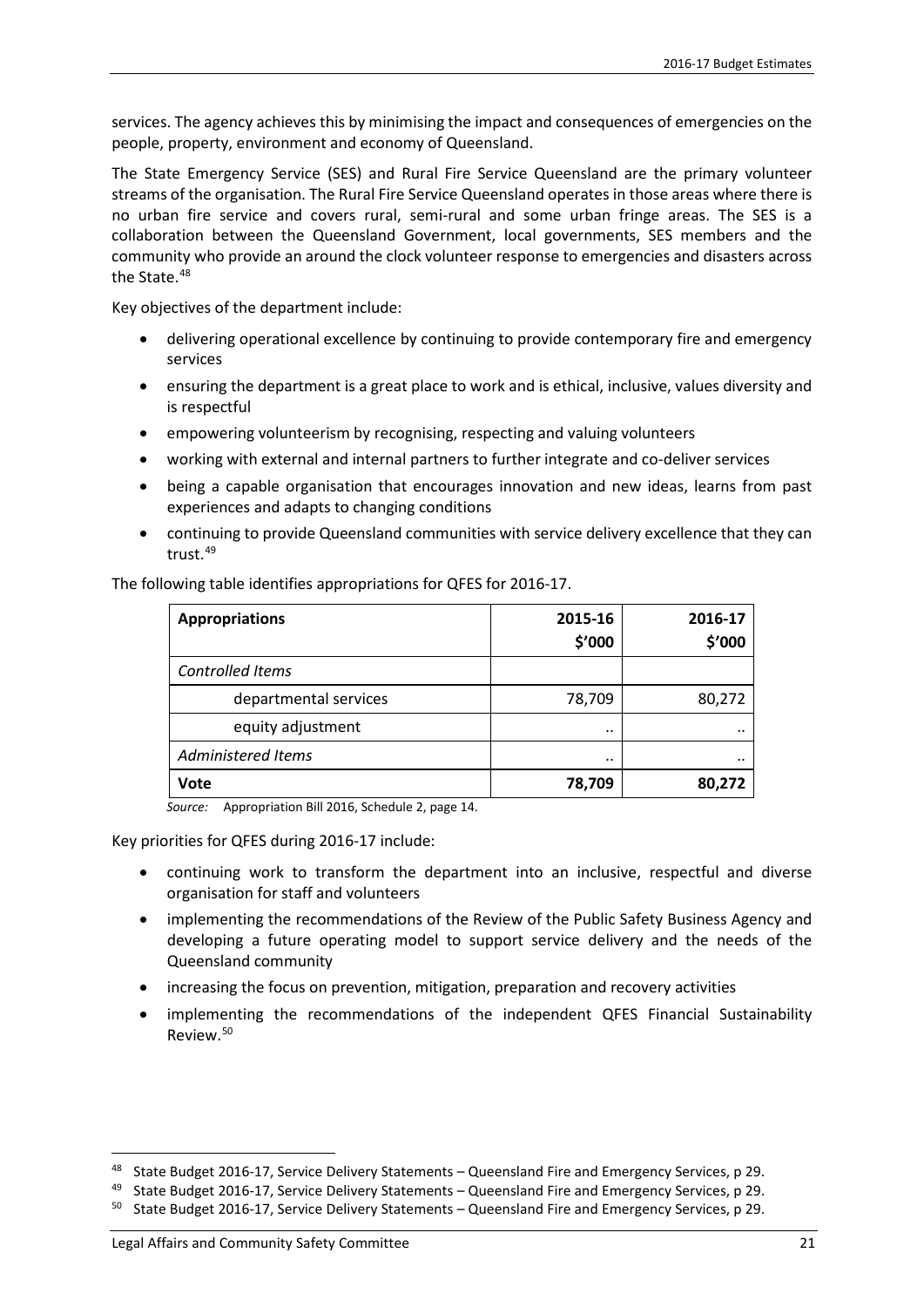The following table provides a comparison of the 2015-16 and 2016-17 budgets for QFES.<sup>[51](#page-31-1)</sup>

| Agency                                 | 2015-16<br>\$′000 | 2016-17<br>\$′000 |
|----------------------------------------|-------------------|-------------------|
| Queensland Fire and Emergency Services | 647,682           | 675,256           |

*Source*: State Budget 2016-17, Service Delivery Statements – Queensland Police Service, Queensland Fire and Emergency Services, Public Safety Business Agency, and Office of Inspector-General Emergency Management, page 34.

Most new and ongoing capital initiatives to support QFES operational capability are delivered by the PSBA. In 2016-17, QFES will invest \$8.1 million in capital purchases and provide \$900,000 in capital grants. Program highlights include:

- \$4.5 million for operational equipment, which may include protective clothing such as fully encapsulated gas and chemical suits, specialist and field portable scientific analysis and detection equipment, portable decontamination facilities, compressors for self-contained breathing apparatus, special purpose operational trailers and first response all-terrain vehicles
- \$1.4 million for specialised operational equipment to support public safety at the Gold Coast 2018 Commonwealth Games
- \$2.2 million for additions and upgrades to operational information systems
- $$712,000$  for the State Emergency Service and \$185,000 for rural fire brigade capital grants.<sup>[52](#page-31-2)</sup>

# <span id="page-31-0"></span>*4.3 Public Safety Business Agency*

The Public Safety Business Agency helps fulfil the Government's objectives of delivering quality frontline services and building safe, caring and connected communities by providing professional ICT, financial, procurement, asset management and human resources services to the Queensland Police Service, Queensland Fire and Emergency Services, and Office of the Inspector-General Emergency Management, managing QGAir Wing services, and providing ICT services to the Queensland Ambulance Service and Queensland Corrective Services.<sup>[53](#page-31-3)</sup>

In 2016-17, the department will deliver on its priorities through a number of initiatives including:

- implementing the recommendations of the review of the Public Safety Business Agency
- QGAir's work to obtain the Air Operator's Certificate
- developing a unified whole of public safety portfolio strategic ICT investment plan
- implementing the ongoing capital improvement program for frontline services.  $54$

The following table compares the appropriations for the PSBA for 2015-2016 and 2016-17.

| <b>Appropriations</b> | 2015-16<br>\$'000 | 2016-17<br>\$'000 |
|-----------------------|-------------------|-------------------|
| Controlled Items      |                   |                   |
| departmental services | 416,951           | 409,014           |
| equity adjustment     | 9,716             | 3994              |
| Administered Items    | $\cdot$ .         |                   |
| Vote                  | 426,667           | 413,008           |

*Source:* Appropriation Bill 2016, Schedule 2, page 13.

<span id="page-31-1"></span><sup>51</sup> The table indicates the agency budget. It may not represent the actual appropriation. The figure for 2015-16 is an adjusted budget figure. 52 State Budget 2016-17, Service Delivery Statements – Queensland Fire and Emergency Services, p 37.

<span id="page-31-2"></span>

<span id="page-31-3"></span><sup>53</sup> State Budget 2016-17, Service Delivery Statements – Public Safety Business Agency, p 49.

<span id="page-31-4"></span><sup>54</sup> State Budget 2015-16, Service Delivery Statements – Public Safety Business Agency, p 49.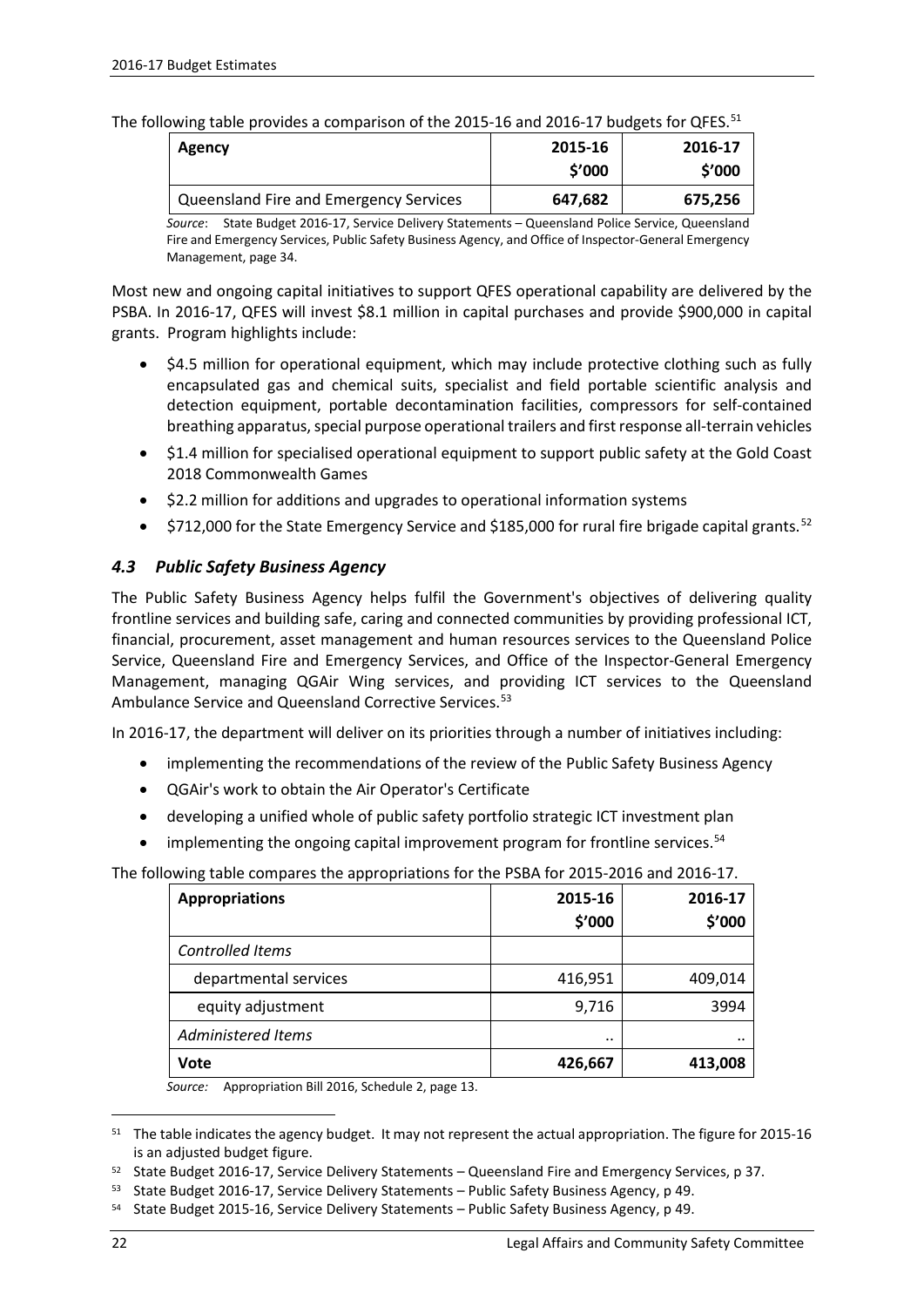In 2016-17 the department's capital program provides an investment of \$189.5 million in capital purchases to support the delivery of essential frontline public safety services to Queensland's communities. This investment will fund capital works, information technology and other essential equipment for the Queensland Police Service, Queensland Fire and Emergency Services and the Office of the Inspector-General Emergency Management. Program highlights include the delivery of the following initiatives:

## *Queensland Fire and Emergency Services*

In 2016-17, \$74 million is provided for fire and emergency services facilities, urban and rural fire appliances and communications equipment including:

- \$5.6 million to commence replacement auxiliary fire and rescue stations at Childers, Gordonvale, Oakey, Rainbow Beach and Tara, and to extend the auxiliary fire and rescue station at Thursday Island
- \$2.3 million to continue the replacement of the auxiliary fire and rescue station at Charleville and commence the specialist response and training facility upgrade at North Rockhampton
- \$9.8 million to complete the replacement permanent fire and rescue station, Rural Fire Service Queensland and SES facilities at Bundaberg and Petrie and the auxiliary fire and rescue station at Cunnamulla
- \$8 million to complete the upgrade of the permanent fire and rescue station at Bundamba, the replacement auxiliary fire and rescue station, Rural Fire Service Queensland and SES facility at Roma, and upgrade the south western region headquarters at Charlton
- \$2.9 million to upgrade the Horn Island collocated Rural Fire Service Queensland and SES facility, the permanent fire and rescue and auxiliary fire and rescue station at Mount Isa and the Richmond auxiliary fire and rescue station
- \$4 million for strategic land acquisitions and rural land purchases
- \$34.5 million for replacement and new urban and rural fire appliances
- \$3.9 million for minor capital works across the State including upgrades of fire and rescue station amenities
- \$3.1 million for operational and communications equipment.

#### *Queensland Police Service*

In 2016-17 \$98.9 million is provided for Queensland Police Service facilities, information and communication technology and other essential equipment including:

- \$6.1 million to commence the replacement police station at Gordonvale, replacement police station and watch-house project at Caboolture and upgrade the police station at Bowen
- \$3 million to commence the construction of the new collocated Road Policing Unit and Special Emergency Response Team facility at Cairns
- \$8.6 million to complete the replacement police station and watch-house at Kingaroy, the replacement police station at Maleny, replacement police station and residence upgrade at Nanango and the Forensic Service facility upgrade at Police Headquarters
- \$9.7 million to continue the Police Headquarters renewal project, and deliver the upgrade of holding cells at Yarrabah, Bamaga residential accommodation, replacement residence at Halifax and upgraded CCTV across the State
- \$32 million for new and replacement police service vehicles
- \$21.6 million for major plant and equipment including for Mobile Services and the Public Safety Network
- \$12 million for a range of information and communication technology initiatives
- \$5.9 million for minor capital works across the State.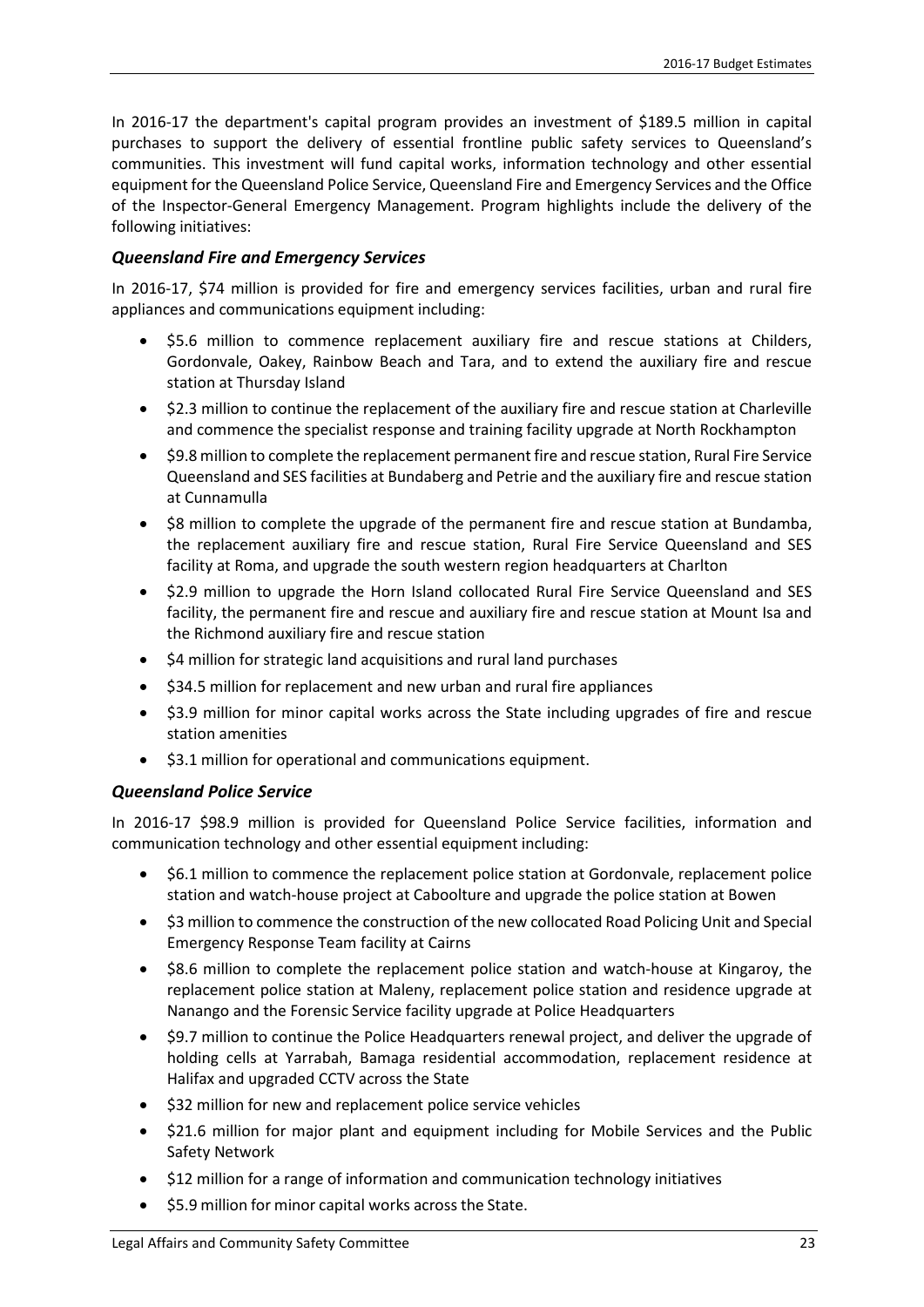# *Public Safety Business Agency – Other Departmental Capital*

In 2016-17, \$16.6 million is provided to fund information systems development and other plant and equipment including information technology asset replacements across the Public Safety portfolio and to support the Queensland Ambulance Service information and communication technology.<sup>55</sup>

The following table outlines a comparison of the Public Safety Business Agency budgets for 2015-2016 and 2016-17.

| Agency                                             | 2015-16<br>\$'000 | 2016-17<br>\$′000 |
|----------------------------------------------------|-------------------|-------------------|
| <b>Public Safety Business Agency</b><br>controlled | 680,760           | 683,111           |

*Source*: State Budget 2016-17, Service Delivery Statements – Queensland Police Service, Queensland Fire and Emergency Services, Public Safety Business Agency, and Office of Inspector-General Emergency Management, p 53.

## *4.4 Office of the Inspector-General Emergency Management*

The Office of the Inspector-General Emergency Management (IGEM) was established on 1 July 2014 to enable confidence in Queensland's emergency management arrangements. The strategic objectives for the Office of the IGEM are to:

- ensure Government, stakeholders and the community receive independent assurance and advice about Queensland's emergency management arrangements
- ensure authoritative reporting enhances accountability and improved community confidence and outcomes in emergency management
- drive a culture of excellence and innovation across the emergency management sector by connecting stakeholders, creating partnerships and marshalling expertise
- ensure a high performing, agile, engaged and connected workforce that consistently delivers quality services.<sup>[56](#page-33-1)</sup>

The Office of the IGEM will progress a range of strategies in 2016-17, including:

- embedding and validating the Emergency Management Assurance Framework, in collaboration with stakeholders
- providing diligent oversight to ensure that accountabilities and responsibilities are known, understood and met across emergency management
- designing and applying assurance activities, tools and processes that are valued by our stakeholders and enable performance improvements, evaluation and reporting
- undertaking targeted reviews and system analysis that identify risks, gaps and prioritise improvements on the basis of community outcomes
- encouraging and harnessing trusted partnerships, enabled by transparent systems and processes, that promote innovation, interoperability, consultation and knowledge transfer across the emergency management sector
- connecting and engaging with stakeholders through key platforms that enable timely and open communication and help us to understand their needs
- integrating lessons identified, research, analysis and good practice into the provision of evidence-based policy and advice

<span id="page-33-0"></span><sup>55</sup> State Budget 2016-17, Service Delivery Statements – Public Safety Business Agency, p 56.

<span id="page-33-1"></span><sup>56</sup> State Budget 2016-17, Service Delivery Statements – Office of the Inspector-General Emergency Management, p 67.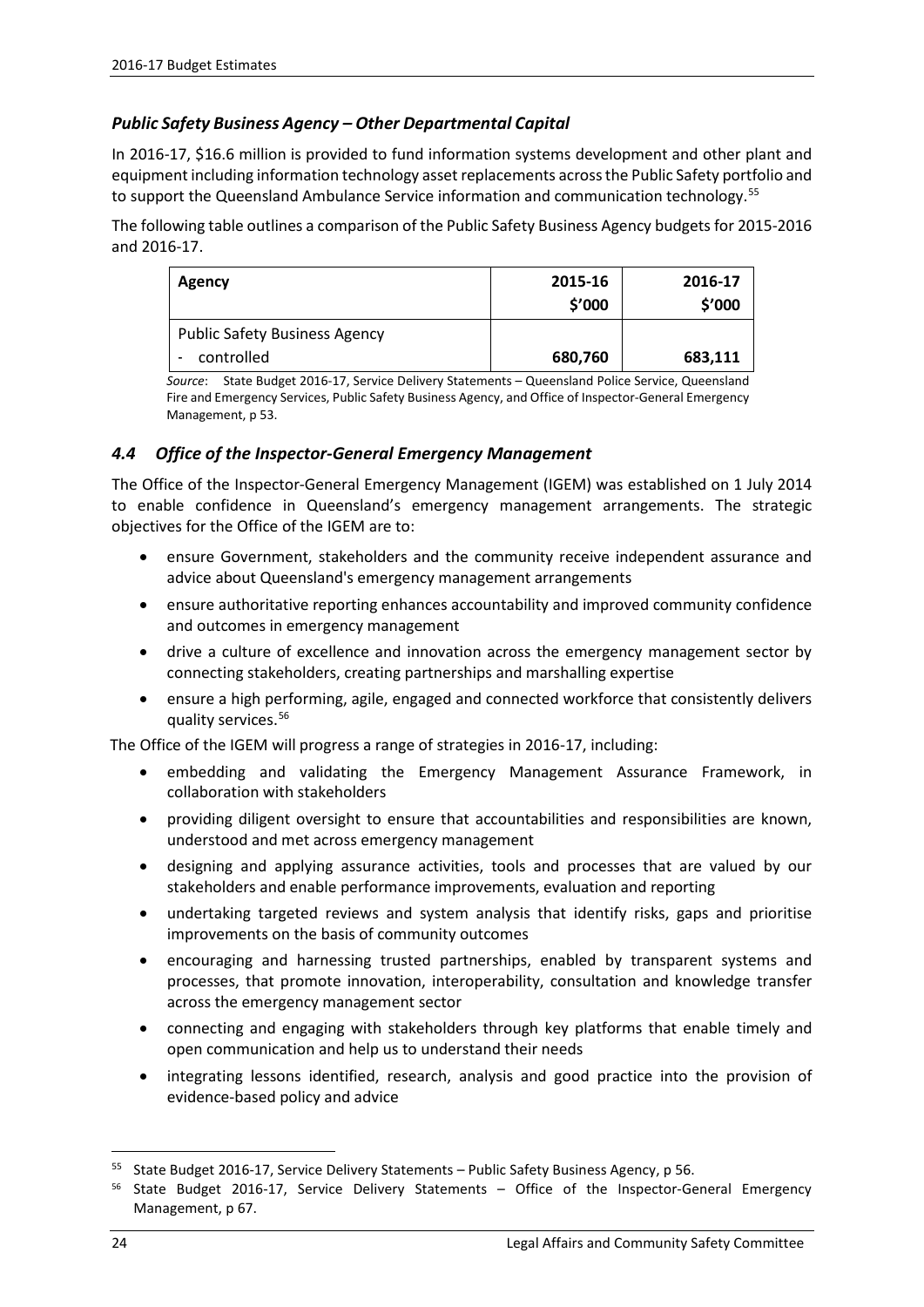- providing timely, clear and helpful information and advice that enhances links between emergency management and interdependent policy and programs
- promoting a coordinated strategic direction for emergency management in Queensland.[57](#page-34-1)

The following table identifies the appropriations for the Office of the IGEM for 2015-16 and 2016-17.

| <b>Appropriations</b>                                    | 2015-16<br>\$'000 | 2016-17<br>\$'000 |
|----------------------------------------------------------|-------------------|-------------------|
| <b>Controlled Items</b>                                  |                   |                   |
| departmental services                                    | 3,886             | 3,911             |
| equity adjustment                                        |                   |                   |
| Administered Items                                       |                   |                   |
| <b>Vote</b>                                              | 3,886             | 3,911             |
| Appropriation Bill 2016, Schedule 2, page 13.<br>Source: |                   |                   |

The following table provides a comparison of the 2015-16 and 2016-17 budgets for the Office of the IGEM expenses.<sup>[58](#page-34-2)</sup>

| Agency                              | 2015-16<br>\$'000 | 2016-17<br>\$'000 |
|-------------------------------------|-------------------|-------------------|
| The Office of the Inspector-General |                   |                   |
| <b>Emergency Management</b>         |                   |                   |
| controlled                          | 4,607             | 4,653             |

*Source*: State Budget 2016-17, Service Delivery Statements – Queensland Police Service, Queensland Fire and Emergency Services, Public Safety Business Agency, and Office of Inspector-General Emergency Management, page 70.

## <span id="page-34-0"></span>*4.5 Corrective Services*

Corrective Services is the ministerial responsibility of the Minister for Police, Fire and Emergency Services and Minister for Corrective Services. DJAG is the responsible administrative unit.

Corrective Services contributes to a fair, safe and just Queensland by managing Government and privately operated custodial facilities and supporting the rehabilitation of offenders within and outside its facilities. It assists crime prevention through the humane containment, supervision and rehabilitation of offenders within and outside its facilities and in the community.[59](#page-34-3)

In 2016-17, the department will continue to contribute to the Government's priorities of safely managing prisoners in custody and offenders in the community and ensure Queensland's record of preventing escapes from secure prisons is maintained by:

• providing additional funding of \$77.4 million over four years (including \$66.4 million capital) and funding of \$3.4 million ongoing to upgrade infrastructure and implement other measures to reduce the risk of suicide at Borallon Training and Correctional Centre. A further \$4.5 million (including \$4 million capital) was provided in 2015-16, bringing the total additional funding since the 2015-16 State Budget to \$81.9 million. Funding of \$1.5 million has also been reprioritised by the department internally to fund this measure, bringing the total project funding to \$83.4 million

<span id="page-34-1"></span><sup>57</sup> State Budget 2016-17, Service Delivery Statements – Office of the Inspector-General Emergency Management, p 67.

<span id="page-34-2"></span><sup>58</sup> The table indicates the agency budget. It may not represent the actual appropriation. The figure for 2015-16 is an adjusted budget figure.

<span id="page-34-3"></span><sup>59</sup> State Budget 2016-17, Service Delivery Statements – Department of Justice and Attorney-General, p 18.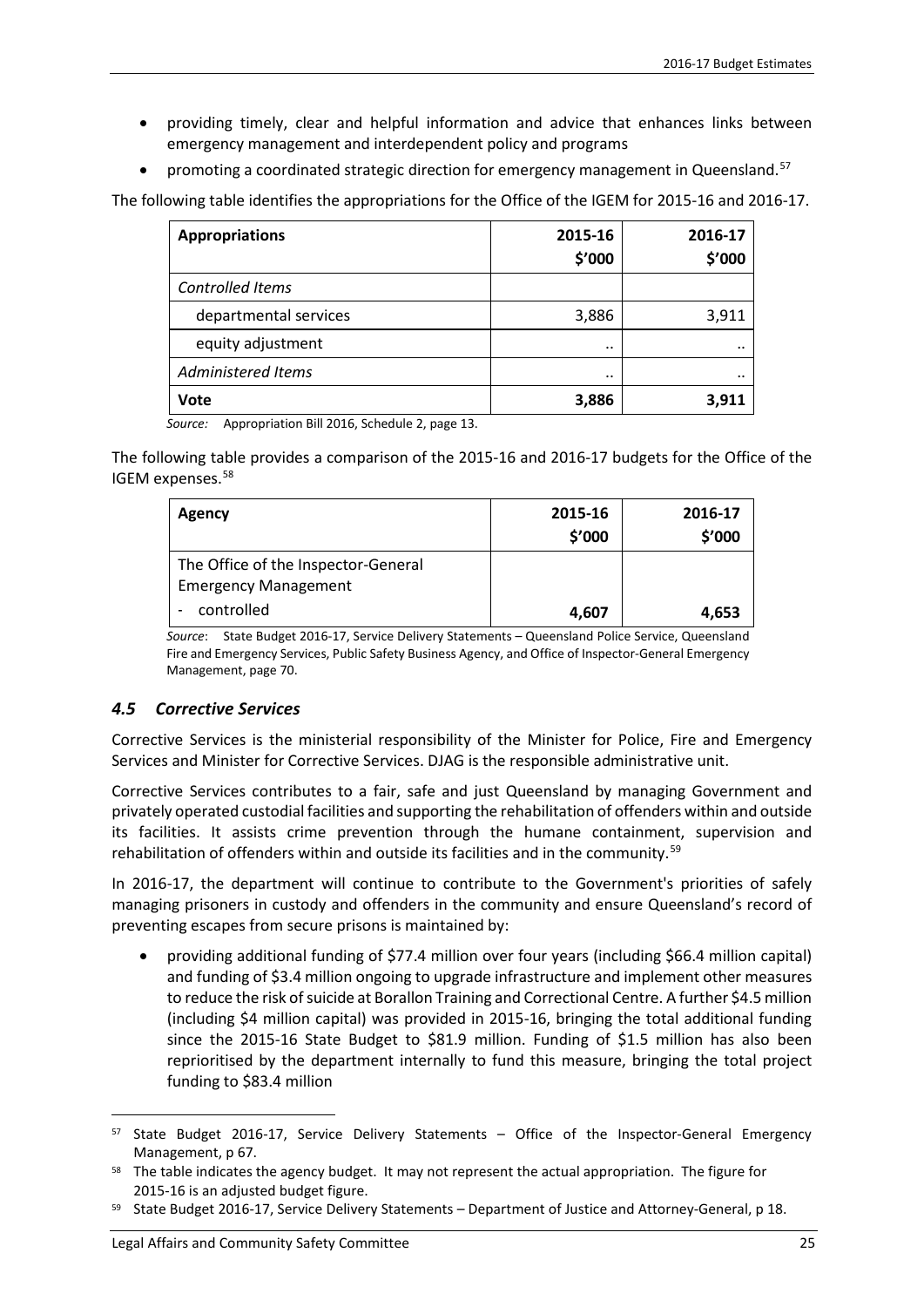- providing \$1 million to develop a business case for the expansion of the Arthur Gorrie Correctional Centre in addition to reviewing and updating the business cases for two further infrastructure projects, Southern Queensland Correctional Precinct (Stage 2) and Capricornia Correctional Centre expansion to meet current and future capacity demands as the number of prisoners increases
- providing additional funding of \$20.5 million over two years to contribute to addressing increased demand for services provided by the Probation and Parole Service and Queensland Parole Boards
- providing additional funding of \$5.1 million over four years and funding of \$1.3 million per annum ongoing to modernise the technology used to electronically monitor high risk sex offenders in the community and implement a Geographic Information System
- providing additional funding of \$10.3 million over four years and funding of \$2.6 million per annum ongoing to continue, expand and specialise the state-wide delivery of the evidence based sexual offender treatment programs
- providing additional funding of \$15 million over four years for priority non-custodial infrastructure to provide adequate facilities to accommodate additional support and ancillary staff required to service the growing prisoner population, including \$2 million for additional contingency accommodation for offenders subject to the *Dangerous Prisoners (Sexual Offenders) Act 2003*
- providing funding of \$54.6 million over four years (including \$5.6 million capital) across the department to support domestic and family violence initiatives. This forms part of the Government's overall package of \$198.2 million over five years (\$192.9 million new funding and \$5.3 million in reprioritised funding) to respond to the *Not Now, Not Ever* report since the 2015-16 Budget. Funding within the Corrective Services service area will be used to:
	- **E** support delivery of specialist domestic and family violence Courts
	- **EX SUPPORE DATA SIGNAL EXECTS IN EXECTS FOR THE SUPPORT AT A SUPPORT AT SIGNAL S** Support participation in High Risk Teams to provide an integrated response across government and the community to domestic and family violence
- continuing to upgrade perimeter security at correctional centres across Queensland to maintain community safety
- managing the implementation of the co-designed specialised women's re-entry service in South East Queensland
- continuing the use of videoconferencing to reduce the risk and cost associated with prisoner transports
- supporting local initiatives to deliver safe workplaces for staff, with zero tolerance for violence, in both custodial and probation and parole environments
- continuing to explore opportunities to increase reparation to the community through supervised community service and work camps for low risk prisoners.<sup>60</sup>

# <span id="page-35-0"></span>*4.6 Issues raised at the public hearing – Minister for Police, Fire and Emergency Services and Minister for Corrective Services*

Issues discussed by the committee with the Minister for Police, Fire and Emergency Services and Minister for Corrective Services included:

# *Corrective Services*

- the recommissioning of Borallon prison
- additional funding for probation and parole services

<span id="page-35-1"></span><sup>60</sup> State Budget 2016-17, Service Delivery Statements –Department of Justice and Attorney-General, p 18.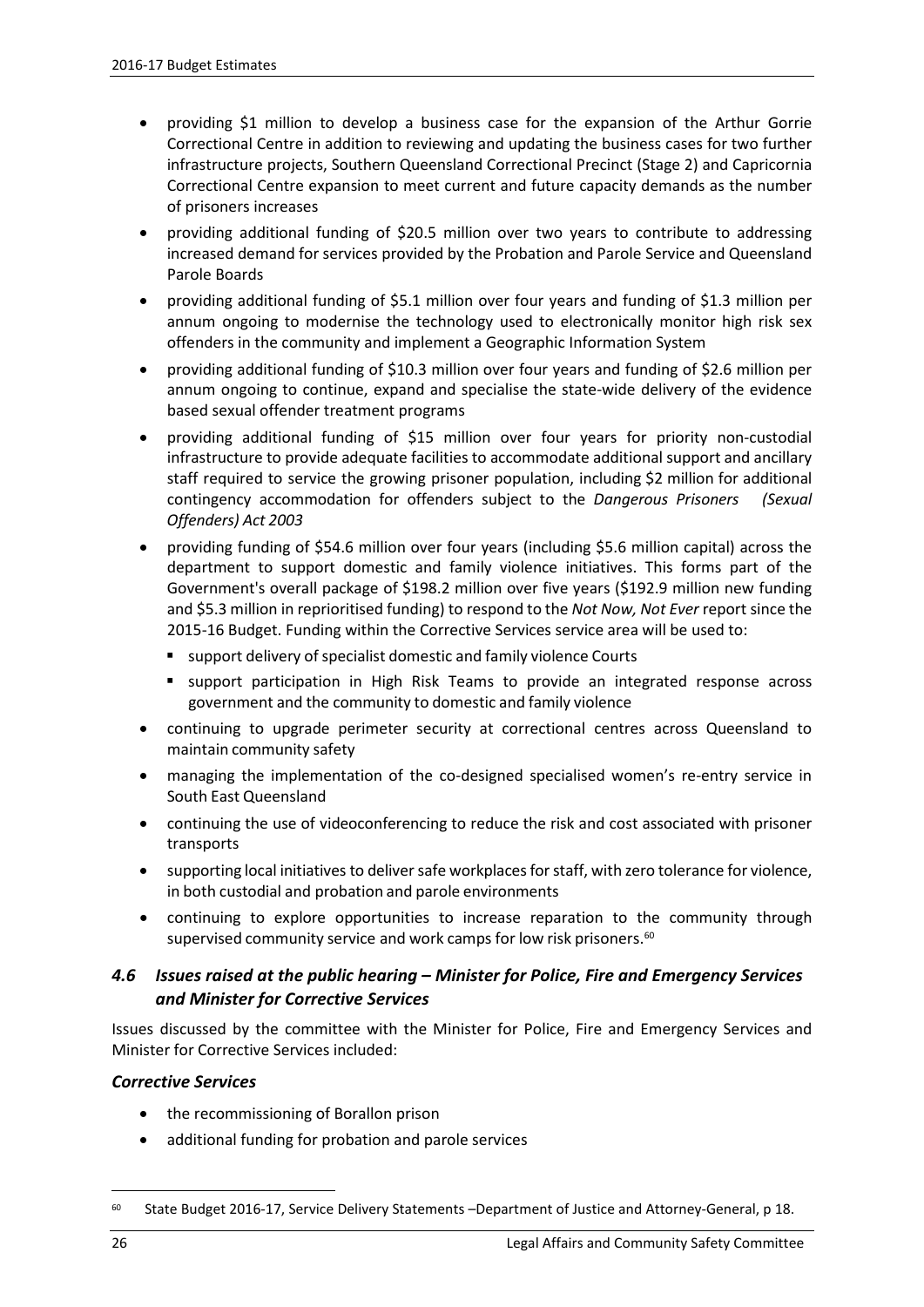- new appointments to parole boards
- operations of work camps
- reasons for and steps taken to manage increased/overcrowded prisoner numbers
- prioritisation of resources
- meetings with union representatives
- assaults by prisoners on officers and other prisoners
- sexual offender treatment programs.

#### *Queensland Fire and Emergency Services*

- whether there had been any discussion between the minister and unions, or any departmental modelling undertaken, regarding expansion of the role of professional firefighters into the roles of rural fire services volunteers
- whether there were any planned mergers or closures of fire and rescue stations and how to maintain expected service levels in areas of declining population.
- Budget allocation and staffing numbers in fire communication centre including whether there had been any staffing reductions in, or will be any closures of, such centres
- the implementation of the recommendations contained in the Allison review of the QFES to ensure that women in the sector are valued and respected
- Preparedness for the upcoming storm and cyclone season
- Emergency management training initiatives, including the Combined Emergency Services Academy at Whyte Island
- Funding for, and assessing the effectiveness of, the 'If its flooded, forget it' awareness campaign
- Salary levels for firefighters, and the overtime budget for permanent firefighters, and measures taken to reduce it
- Any plans to increase the mandatory retirement age for firefighters
- Reasons for the discontinuance of certain performance measures for the agency
- Any policies for recouping costs incurred in rescue operations.

#### *Queensland Police Service*

- processes for applications by primary producers for weapons licences, including advice being provided to applicants by the Weapons Licensing branch
- the rollout of body worn cameras to help police and their benefits
- Conditions of licences for firearms dealers and the forthcoming weapons consultation forum
- the initiatives being undertaken or planned to enhance capacities to combat organised crime
- initiatives to combat terrorism, including the proposed counterterrorism and community safety training centre and counterterrorism awareness training workshops
- hours spent on investigation of allegations against particular government and other members of Parliament
- whether there are sufficient numbers of police motor vehicles
- the impact of the 2013 anti-association legislation on the disruption of organised crime, particularly criminal motorcycle gangs on the Gold Coast and the impact of stop, search and detain powers, and any future legislative changes
- steps to promote safe driving and deal with traffic offences
- actions by the QPS to address domestic and family violence
- increases in certain crime rates.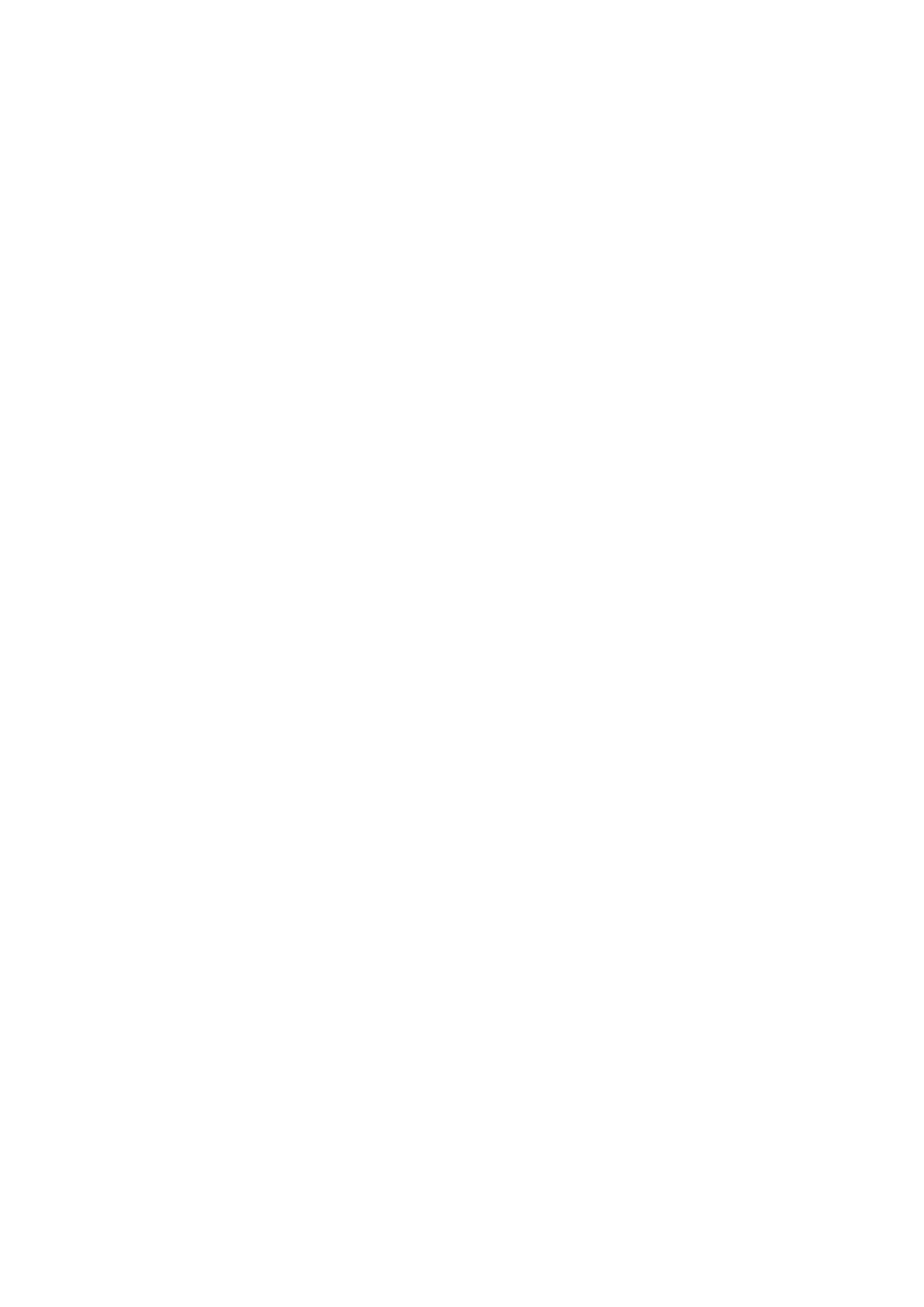# <span id="page-38-0"></span>**STATEMENT OF RESERVATION**

The Palaszczuk Labor Government's second budget is best characterised as a budget of raids, writedowns and rip-offs with no long-term cohesive economic plan to create jobs and grow the Queensland economy.

This committee reviewed the budget for the Attorney-General and Minister for Justice and Minister for Training and Skills, Hon. Yvette D'Ath MP and the Minister for Police, Fire and Emergency Services and Minister for Corrective Services, Hon. Bill Byrne MP.

#### **Skills and Training**

With apprentice numbers falling over the last twelve months (both in terms of commencements and completions), traineeships are down, school-based apprenticeships and traineeships are down and unemployment rising, the LNP Opposition has significant concerns over the Minister's ability to support the vocational education and training sector. It is clear that the Minister has dropped the ball in terms of this important policy area. Having a vibrant skills and training sector is vitally important to creating jobs and opportunities, particularly for young Queenslanders as well as upskilling the Queensland workforce and identifying skill shortages that need addressing. The Minister seems to be good at reviewing not doing and undoing positive and workable LNP policies, but when it comes to implementing Labor policies, the Minister seems to be asleep at the wheel and incapable of making a decision.

Jobs Queensland, a centrepiece of last year's budget still has no permanent Board in place, despite the establishment legislation passing in the Parliament in October 2015 and the bureaucracy recently being established in the Icon Building, Ipswich. In fact, the Government only advertised for the permanent Board positions on 2 July 2016, with applications due by 18 July 2016. The appointment of the Board of any statutory body or entity is important because the Board sets the strategic direction of the organisation and is responsible for spending taxpayer dollars to successfully implement that strategic direction. Without a Board, there is no strategic direction, it is rudderless.

In an extraordinary disclosure, it was revealed that the Chair and only appointee of the Board at this stage, Rachel Hunter, did not go through a meritorious selection process, it was completed as a 'direct appointment process' – despite repeated promises by the Premier and her Ministers that the Palaszczuk Labor Government would always follow merit-based appointment processes. Despite being allocated \$10 million in the 2015/16 budget, Jobs Queensland spent less than 10% - \$850,000. In less than a year, Jobs Queensland has gone from a policy that the Minister is keen to spruik and promote, to one that is almost an embarrassment for the Government. It is a complete flop, a bungle the Minister should be ashamed of.

We also learnt that it seems Tafe didn't need 'rescuing' after all – as was the Palaszczuk Labor Government's policy at the last election. Of the \$34M allocated to this policy over 3 years, there is again a significant underspend, with only around \$4.5M being spent in 2015/16. Student enrolment numbers at Tafe campuses in a number of regions continues to decline and the committee was advised by the CEO that Tafe currently has a statutory surplus of \$75M. They are only occupying 80% of the current campus asset base and yet the CEO wants to expand that asset base. The evidence that the committee provided certainly did not paint a picture of an organisation that needed 'rescuing' in fact it indicated that it was an organisation that was assessing its course offerings and adapting to meet the needs of a changing vocational training sector, both in terms of skills needs and training delivery. The evidence confirmed the view of the LNP Opposition that Labor's 2015 election policy was nothing more than a scare campaign, replicated from the 2014 Victorian state election campaign and did not focus on the needs of the vocation education sector in Queensland now and into the future. It can be argued that despite declining numbers and the scaremongering by the government TAFE is sitting on over \$100,000,000 with no real explanation where and when this money was going to be expended.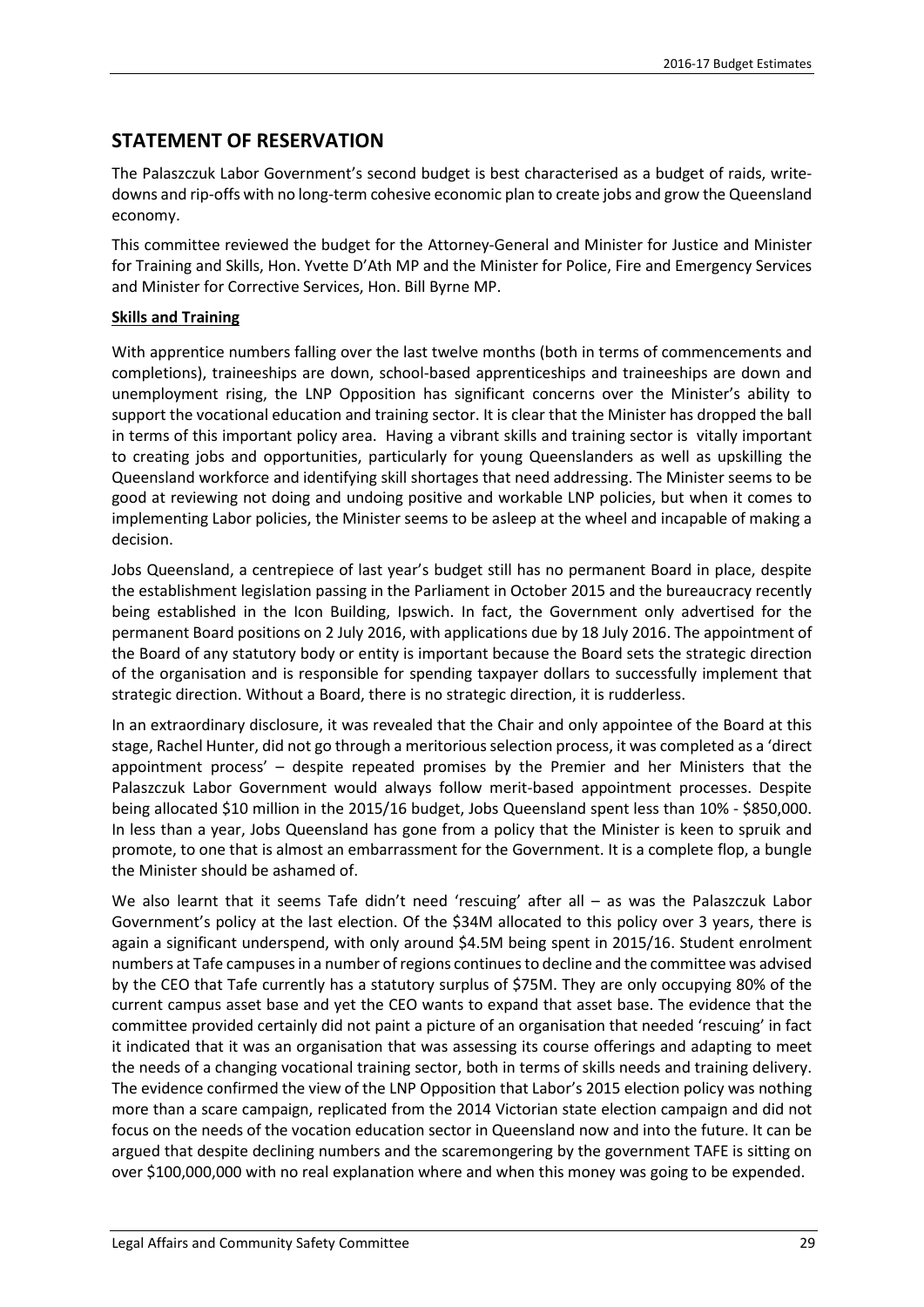#### **Statutory Authorities**

The committee was provided evidence by the Electoral Commissioner that confirmed that the Palaszczuk Labor Government's sneaky changes to the voting system in April this year were based on political expediency rather than actually trying to improve the informal voting rate, as was the justification of the Attorney-General at the time. The Commissioner confirmed that the target set in the 2016/17 SDS for by-election informal voting rates was 'reasonably generous' and the 'beginning of the unknown'. He also confirmed that he was not consulted by the Government, prior to the decision being made to change the voting system, with only 18 minutes notice to the Parliament and no consultation with Queenslanders. This was explained by the Attorney-General as of the 'very short timeframes'. It is still extraordinary that such a reform, which was borne out of the Fitzgerald era, was not even referred to a Parliamentary committee for consideration.

The committee heard evidence that the first test case for the Government's new voting system resulted in the highest informal voting rate in the past 30 years. That was confirmed by evidence supplied by ABC election analyst Antony Green's election blog.

In relation to media stories of that day about the Government introducing legislative changes to deal with sexually explicit or offensive outdoor advertising, such as that displayed by Wicked Campers, the Attorney-General confirmed that her solution, which is essentially to ban the vehicles from Queensland roads, would not guarantee that all Wicked Campers and similar vehicles with such slogans in breach of the Advertising Standards Bureau Code of Conduct will be banned from Queensland roads. This is because many of the vehicles have interstate number plates, meaning that Labor's solution would be completely ineffective.

The Chairperson of the Crime and Corruption Commission provided evidence to the committee that the CCC's submission to the Taskforce on Organised Crime, from December 2015, stating that -

*"It is clear from the recent developments that several clubs— meaning outlaw motorcycle gangs— (including three of the major clubs) have been actively recruiting new members on the Gold Coast. The timing of the recruitment activities suggests that, following the change of government in January 2015, it is perceived by clubs that there is a softening of the stance against OMCG activity."* 

… was still currently their belief. The LNP Opposition has significant concerns that the Government's response to the Taskforce on Organised Crime will support recommendations to scrap the VLAD laws, water down strong penalties and remove the ability of police to prevent and disturb organised crime. This puts the safety of the Queensland community at risk and is a significant change to the 2013 laws, which have been widely acclaimed and are being adopted by Labor Governments in other states.

We were heartened to hear the comments from the Chairperson that:

*"If there is ultimately a difficulty in controlling any part of organised crime, including the outlaw motorcycle gangs, with those powers or lack of them if that is the perception or the reality, we would be the first to make that known to the Attorney and more generally to our oversight committee. It is not as though we are going to be stuck with something, as it were, that does not work. If there is ultimately a concern based on evidence that there is a gap in the legislation that constrains our powers to properly deal with those groups or any group in the organised crime space, we would be able to and very ready to express that view so that it can be addressed in whatever way the government considers appropriate."*

#### **Justice and Attorney-General**

#### Fair Trading Red Tape

The Palaszczuk Labor Government has no red tape reduction target and the LNP has significant concerns that this lack of focus on regulatory reform will lead to an increase in red tape for business and the community once again. The committee heard evidence that a review of government forms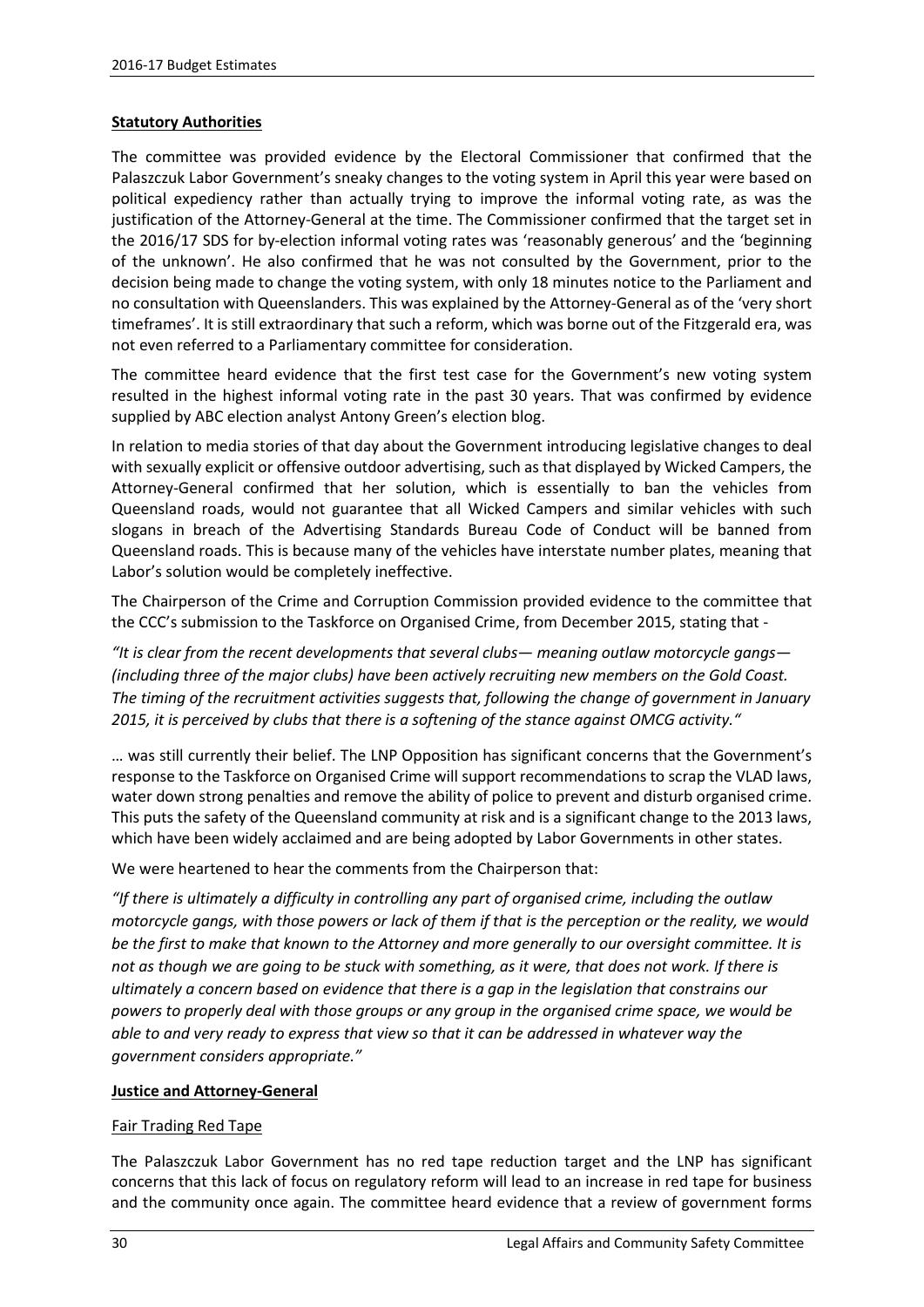that formed part of the splitting of the former Property Agents and Motor Dealers Act (PAMDA) undertaken by the former LNP Government has started to be undone already and that there had already been an increase in regulation in the last year. Left unchecked, this will only continue and the Queensland economy will suffer as a result.

#### Fair Trading Alcohol Fuelled Violence

The committee also heard evidence that the Attorney-General 'stands by what she has introduced in legislation' in relation to the Palaszczuk Labor Government's 1am lockout, which commences in February 2017. As part of those changes, it was revealed that it 'was not a deliberate exclusion to leave Keno out' rather it seems that it was just the Attorney-General's spectacular bungle. This was in relation to the de-coupling of liquor and gaming hours which enables community clubs and hotels to apply for up to an additional two hours of gaming beyond the time when they are required to cease service of alcohol.

Of further concern is that while the Attorney-General states that the Government is implementing a policy to 'tackle alcohol-fuelled violence' it is reducing the budget for the Office of Liquor and Gaming Regulation over the next two financial years – the regulatory body with oversight of the Government's new laws. The LNP Opposition have raised continual concerns that the Government's plan seems to be more of a media solution than a policy solution and will not work. Those concerns were only heightened following the testimony and information that was provided to the committee.

#### Justice and Attorney General Courthouse Clearance

The LNP Opposition also raised concerns about a decline in courthouse clearance rates, in certain jurisdictions, both from the figures contained in the Budget and also recent media comments from two sitting judges.

The lack of consultation of the recently anointed judicial protocol was also prosecuted and it remains a concern that the process was rushed in the end, despite taking almost 18 months to get to a point where the protocol was adopted.

#### Organised Crime

Finally, there was a series of questions about the membership of the Taskforce on Organised Crime. The LNP has concerns that victims of crime advocates and the Crime and Corruption Commission were not represented on the actual taskforce. We would have thought these were two significantly important stakeholders that needed to be considered as part of this debate. We also remain unconvinced that the Government's new laws will guarantee that criminal motorcycle gang clubhouses will remain closed, as is the case with the 2013 laws, and the evidence provided by the Attorney-General did nothing to provide us with any confidence that Labor's laws will achieve that important goal in disrupting and preventing organised crime and the manufacture and distribution of drugs in communities across the State.

## **Corrective Services**

The committee heard evidence that over the past 12 months, under Labor's watch, the utilisation rate of our correctional centres has increased by almost 8 per cent across all facilities and almost 9 per cent in high-security facilities. Even though the LNP had a plan to address overcrowding, \$61M of funding in the 2014/15 state budget, the Minister continues to try and blame everyone but himself when the reality is that he has been asleep at the wheel while our prisons have turned into fight clubs. As a result, there has been a 265 per cent increase on prisoner-on-officer assaults, 78 per cent increase on serious prisoner-on-prisoner assaults and 51 per cent increase on prisoner-on-prisoner assaults, in the past 12 months. Those statistics are a damning indictment on Labor's inability and inaction in managing Queensland's correctional centres.

The Minister also confirmed that he heard it on the 'grapevine' about the LNP request to meet with the Together Union about important issues facing corrective services staff. Despite a meeting request